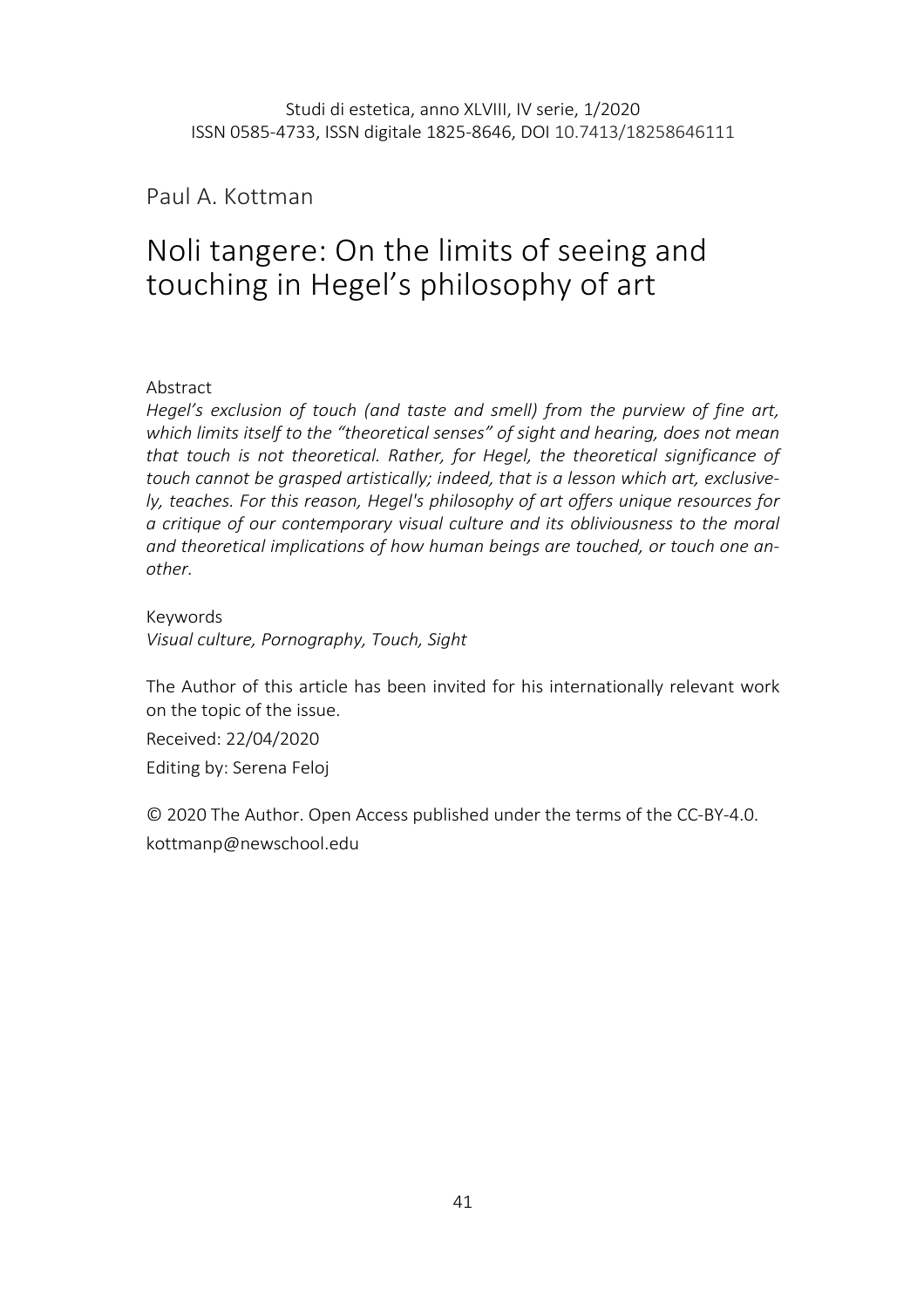[...] the sensuous aspect of art is related only to the two theoretical senses of sight and hearing, while smell, taste and touch remain excluded from the enjoyment of art [Deshalb bezieht sich das Sinnliche der Kunst nur auf die beiden theoretischen Sinne des Gesichts und Gehörs, während Geruch, Geschmack und Gefühl vom Kunstgenus ausgeschlossen bleiben.]

(Hegel, Lectures on fine art: 38)

Die Kunst ist für [den] Sinn des Gesichtes und Gehörs, [dies] sind theoretische, nicht praktische Sinne, nicht so, daß das Individuum am Gegenstand eine Veränderung macht, ihn zerstört […]. Das Kunstwerk ist nur für [die] Sinne des Gesichts und Gehörs; Geruch ist praktisch, wenn Duft da ist, der zerstört wird, indem er in Luft sich verbreitet. Ebenso ist im Gefühl [Tastsinn] ein Widerstand der Materie und im Geschmack ist chemische Auflösung, so daß man mit Recht diese praktische Sinne nennen kann.

(Hegel, Vorlesungen zur Ästhetik, 1828-29: 26)

## 1.

According to the 1828-29 Heimann version of Hegel's Lectures on fine art, Hegel holds that only seeing and hearing are "theoretical" senses – touch (Tastsinn, Gefühl), taste and smell are not theoretical, but rather practical. That is, Hegel seems (in Heimann's version) to delineate a contrast between theoretische Sinne and praktische Sinne; seeing and hearing are theoretical, whereas smell, touch and taste are practical. Art deals with seeing and hearing, on this account, because art is for our theoretical interest and because art thus relies upon a prior division between the theoretical and the practical senses.

This may well be Hegel's view. And, in the pages that follow, I will not try to persuade anyone otherwise. But if it is Hegel's true view, then so much the worse for Hegel.

For it seems to me that Hegel's remarks – in the Hotho version of the Lectures – on the exclusion of touch, taste and smell from the purview of fine art offer unique resources for a critique of our contemporary visual culture and its obliviousness to the moral and theoretical implications of how human beings are touched, or touch one another. However, the worth of those resources will depend on reading Hegel's views on the relation of seeing to touch in the Lectures on fine art differently from what the Heimann text would indicate. While I will not try to dissuade anyone from thinking the Heimann version is legitimate – that is to say, I do make any claim to be reading Hegel "correctly" – I do want to begin by offering reasons for reading the Hotho version as pointing us in a more fruitful direction for thinking further about the issues Hegel raises.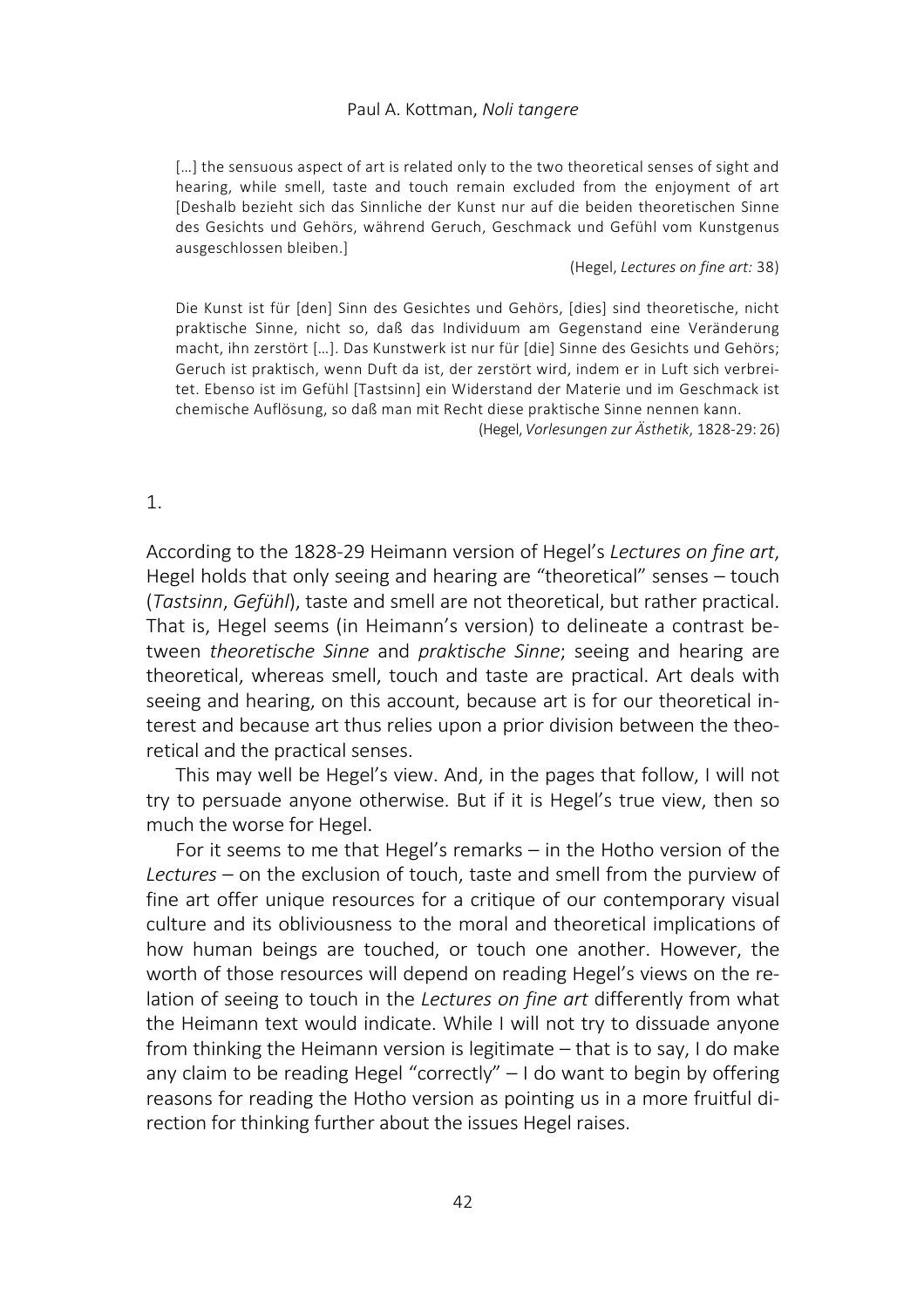In Hotho's version, art's reliance on seeing and hearing, as articulated in this passage, does not license us to conclude that only seeing and hearing are "theoretical" senses. The issue, for Hegel, is not that touch, taste and smell are insufficiently theoretical (too immersed in the "practical", so to speak) – but rather that "these senses cannot have to do with artistic objects". Because touch, taste and smell deal with "matter as such and its immediately sensible qualities", they "cannot have to do with artistic objects, which are meant to maintain themselves in their real independence and allow of no purely sensuous relationship" (Hegel 1975 [= LFA]: 39).

The important contrast between the senses, therefore, is not pursuant to a division between "theoretical" senses and "practical" senses; nor does (Hotho's) Hegel invoke a division between the "sensuous" and the "intellectual". As (Hotho's) Hegel repeatedly emphasizes, art's theoretical claims are also sensuous claims; and anyway, the "theoretical" senses of seeing and hearing, too, are of course themselves entirely sensuous. The important contrast, instead, concerns the way in which art  $-$  das Sinnliche der Kunst – entails the exclusion of touch, taste and smell ("smell, taste and touch remain excluded from the enjoyment of art") (LFA: 38).

Because it is a perennial  $-$  even constitutive  $-$  temptation of philosophy (especially of theoretical philosophy) to privilege the "scientific" dimensions of seeing (in particular) and hearing over the other senses, it can be tempting to read Hegel as grounding our interest in art in the theoretical superiority of seeing and hearing. Again, the Heimann version would legitimate such a reading. Nevertheless, it is crucial to Hegel's argument in the Hotho version that it is art which divides seeing and hearing from smell, touch and taste – since art includes the former and excludes the latter. Art, that is, does not just rely on a division between the five senses along theoretical lines (theoretical versus practical, or theoretical versus sensuous). Rather, art is a site at which the theoretical dimension of seeing and hearing is given its proper due, and therefore a site for understanding what is "theoretical" about all of our five senses.

For a start, if art cannot include – cannot make beautiful or enjoyable – taste, touch and smell, then this is not because these senses are untheoretical or somehow inherently less theoretical than seeing or hearing, but rather because art cannot make use of, or make adequately intelligible, whatever is theoretical about smell, taste and touch. Art can make use only of the theoretical senses of sight and sound, since artistic objects "are meant to maintain themselves in their real independence and allow of no purely sensuous relationships" (LFA: 39).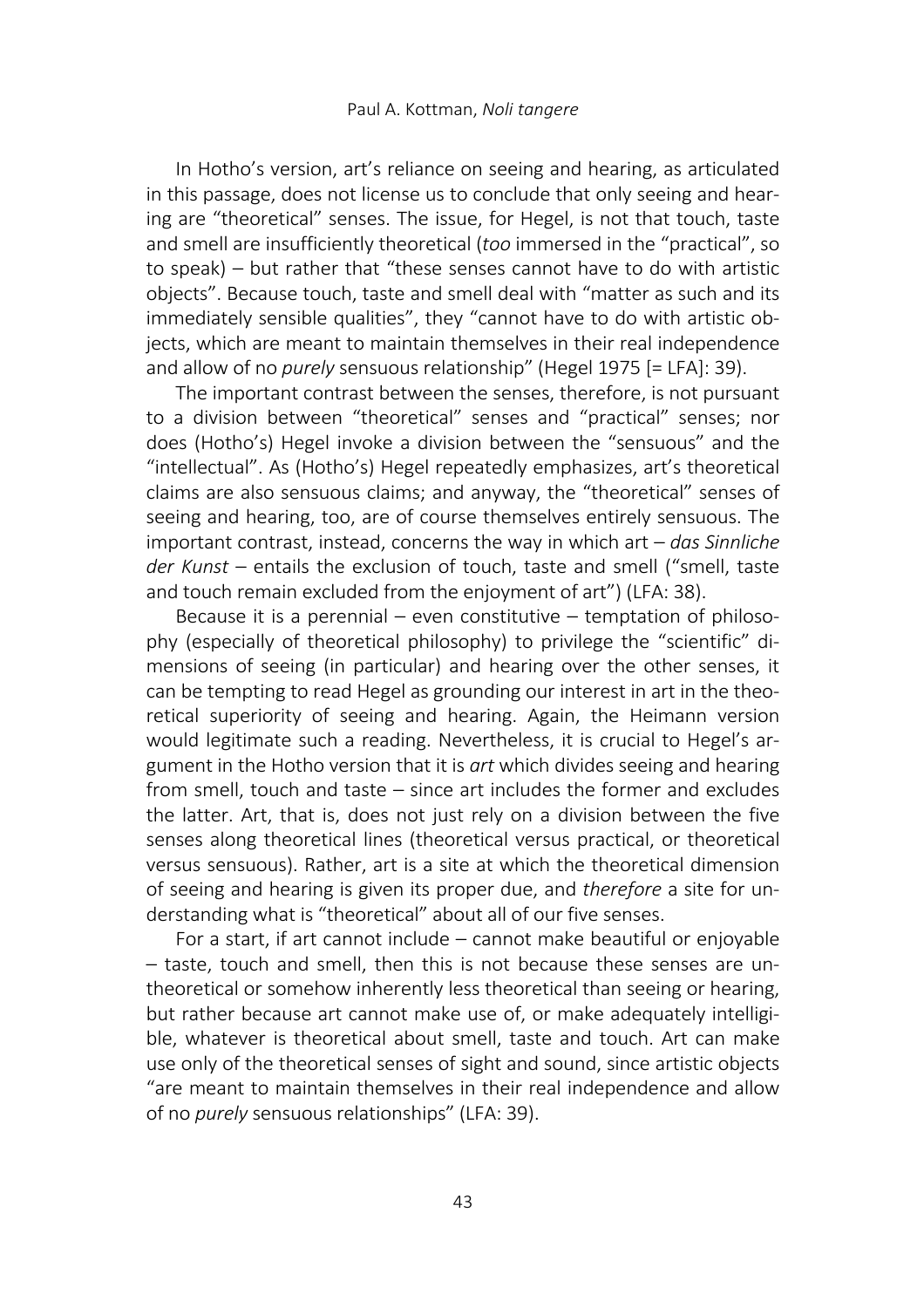Again, I understand this to mean, not that touch, taste and smell are purely sensuous in the sense of being merely sensuous, or somehow untheoretical – but rather than they are sensuous in ways that, as Hegel indicates, do not lend themselves to the making of art objects that "maintain themselves in the real independence".

For smell, taste and touch have to do with matter as such and its immediately sensible qualities – smell with material volatility in air, taste with the material liquefaction of objects, touch with warmth, cold and smoothness etc. For this reason, these senses cannot have to do with artistic objects […]. (LFA: 39)

This means that art's use of the theoretical senses of sight and sound *does* in fact teach us something about the theoretical dimension of smell, taste and touch – namely, that the latter are related to art by their exclusion, an "exclusion" which is vouchsafed by the way in which these senses cannot "maintain themselves in their real independence [or]" by the making of art objects.

In short – while it might seem that whatever theoretical dimension there is to touch, taste or smell cannot be revealed in our contemplation of art objects, I nevertheless think that the more fruitful conclusion points in the opposite direction. The exclusion of touch, taste and smell from art objects – that is, the importance or meaning of that exclusion – is revealed in the exclusivity of art's relation to the theoretical senses of seeing and hearing. In this way, the exclusivity of art's relation to seeing and hearing teaches us something about the relationship between seeing and hearing, on the one hand, and touch, taste and smell, on the other – something which art, exclusively, teaches $^{1}$ .

## 2.

To lend these considerations more concreteness, I will leave aside taste, smell and hearing, and focus instead on seeing and touch. I want to explore some implications of Hegel's view that the theoretical significance of touch cannot be grasped artistically; and that that is a lesson which art, exclusively, teaches. For, it seems to me that Hegel's philosophy of art offers unique resources for better understanding our contemporary visual

<sup>&</sup>lt;sup>1</sup> Elsewhere, I have tried to show how "touch" – more precisely, how we touch one another – is a sensuous apprehension of the Absolute (Kottman 2017: 8 and passim).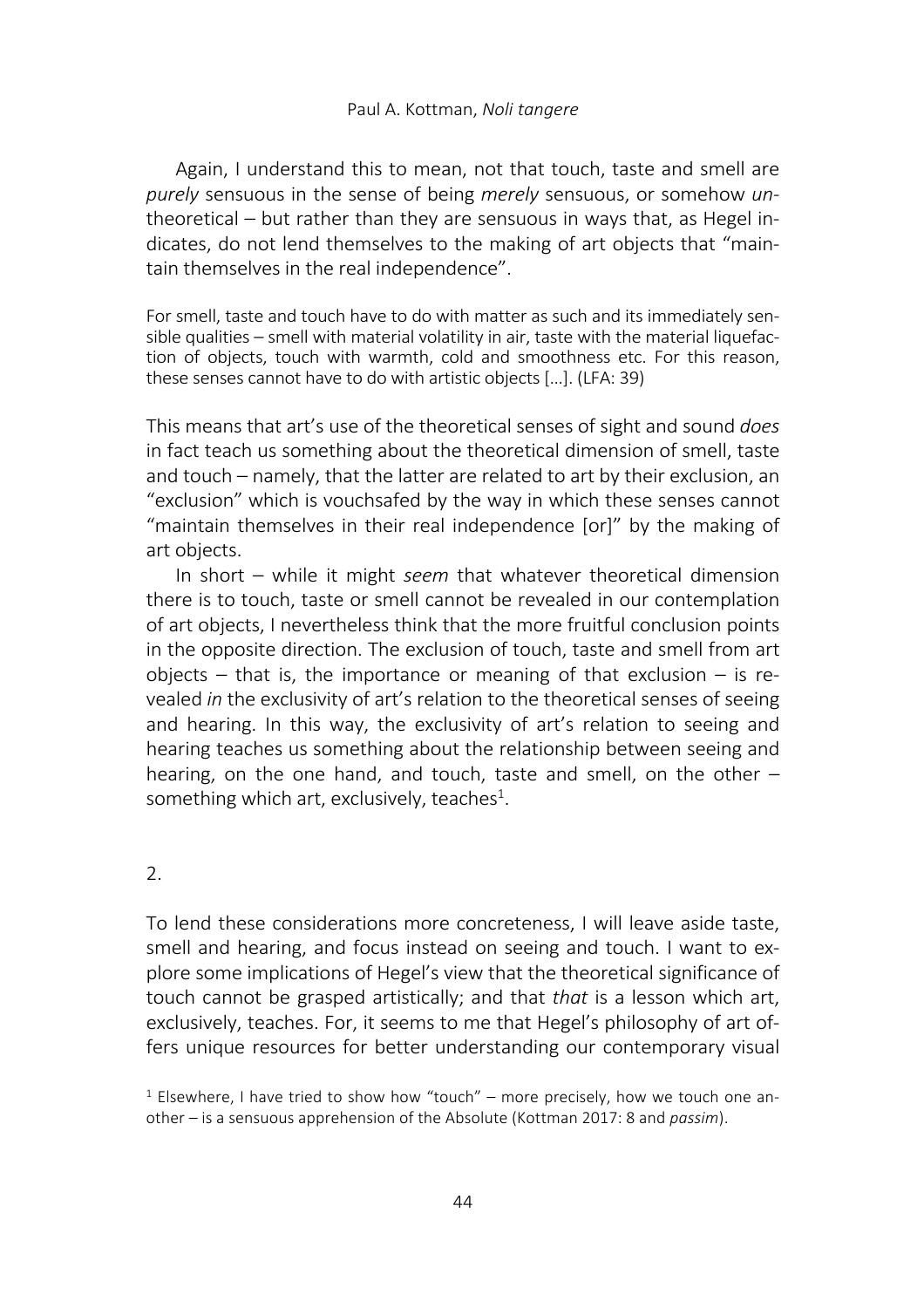culture and the implications of its obliviousness to the moral and theoretical implications of how human beings are touched or touch one another. (I speak of "moral and theoretical" implications in the same breath, because I also see Hegel's philosophy of Geist, including his philosophy of art, as a refusal of the typically modern division of philosophy into two branches: moral / practical and theoretical.)

I shall give special attention to Hegel's remarks on painting – the artform in which the theoretical sense of seeing is most thoroughly developed. Even more precisely, I want to consider Hegel's remarks on Christian painting, especially Hegel's rather astonishing claim that maternal love is the proper content of Christian painting, of painting in general.

As in Hegel's account of fine art overall, so, too, his account of painting turns on the issue of the appropriateness of artistic form to ideational content. A crucial question, therefore, concerns the relation between the form of painting – above all, painting's solicitation of a certain kind of looking or beholding which could be called "devotional" or "highly attentive and deeply interested" beholding, but which is nonetheless neither merely entertaining nor appetitive nor scientific – and the content that is thus beheld.

The question is: What content is fit to be beheld such that what it is gets apprehended by being beheld thusly? What calls just to be looked at, attended to in that way? And how does the answer to that question bear – as it must, in Hegel's view, given the ambitions he pins upon his "science of art" – on broader questions concerning the intelligibility of the world and ourselves?

Of course, almost anything can be looked at. But most things that can be looked at also call to be touched, or picked up, or tasted, or smelled, or listened to, or regarded warily, or rolled around in and so forth. So, lots of narrowing down is going to be required, if we are to get a sense for the kind of "appropriateness" of form to content that Hegel has in mind when it comes to painting. For a start, we need to grasp: What is not only essentially seeable but above all beholdable; that is, capable of sustaining (and needful of) devoted looking – but without also inspiring or soliciting some other sensuous engagement, like eating or grabbing or caressing and so forth?

A very general, but nevertheless helpful, answer to this question adheres, as Plato had already intuited, in the very form of image-making, understood as a "mirroring" of reality on two-dimensional surfaces such as walls or canvas (Plat. Rep. 596 d-e). Human-made images inspire beholding – rather than other forms of engagement (appetitive, auditory, tactile)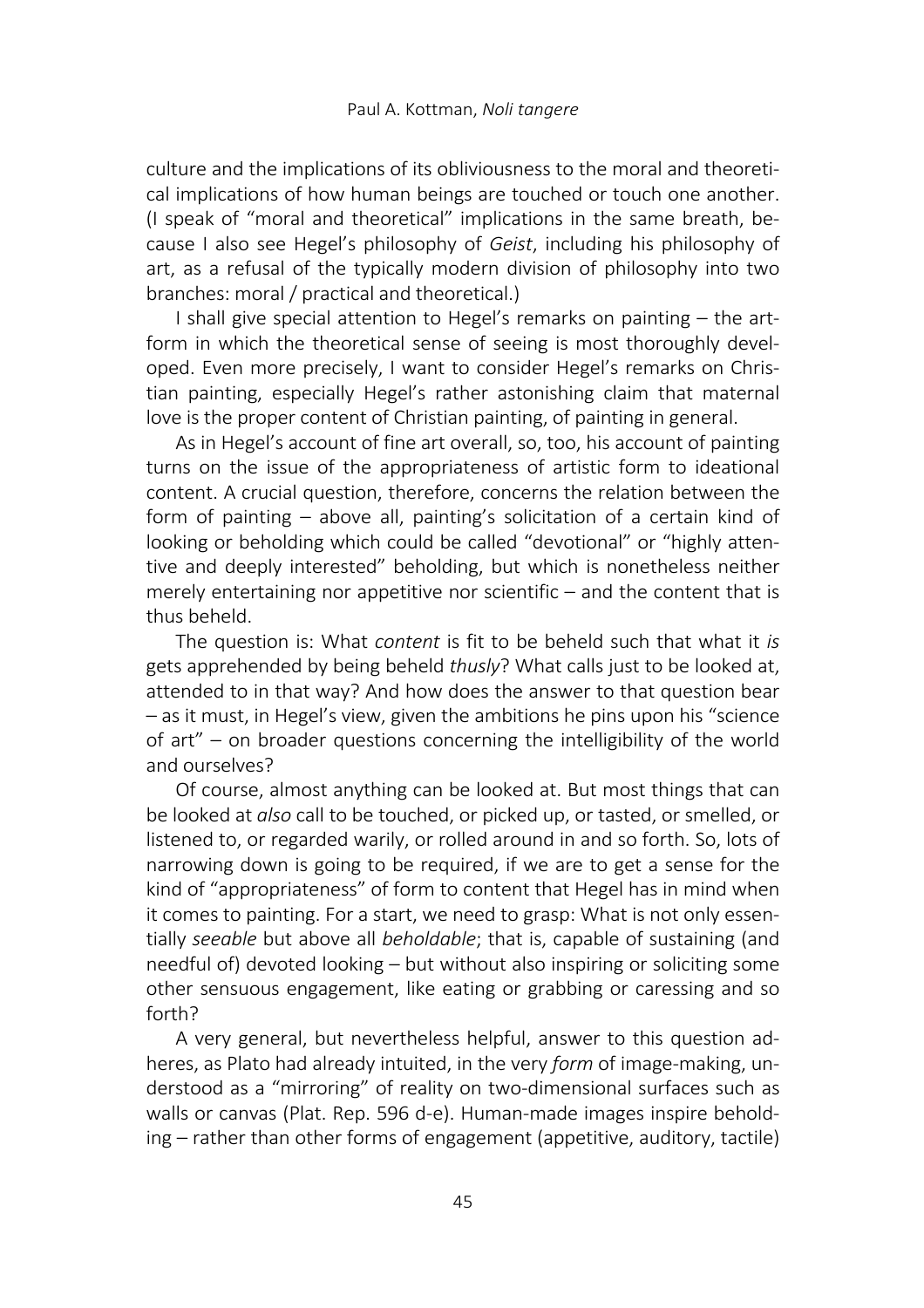– just as soon as we grasp that we are looking at the appearance of something and not at the thing itself. The sight of a real banana might inspire me to grab it or eat it; but my appetite is deflected as soon as I understand that I am looking at an image of a banana and not at a real banana. Being in a "real" pastoral landscape might inspire me to unfurl my picnic blanket, just as the sight of a stormy sky might cause me to take cover; but paintings of such scenes – whether Chinese landscapes or Hudson River School paintings – deflect such responses and call only for my looking. Which is, again, just to say, human-made images in all their variety provide an initial answer to the question posed above (What can sustain devoted looking – without also inspiring or soliciting some other sensuous engagement, like eating or grabbing or caressing and so forth?). Any painting  $-$  just because it is a humanly-made image  $-$  is in principle capable of sustaining our devoted looking.

However, this only an insight about the formal property of humanmade images. Or, to put it with Plato, this gives rise to the worry that human-made images are merely "formal" presentations, dim adumbrations of reality (Plat. Rep. 597 a). If image-making is the only answer to the question of what can sustain our devoted looking – that is, if the only answer to this question lies in a certain form of human productivity or poiesis – then the issue remains merely formal or technical or "aesthetic". Hegel makes this point at the very beginning of his remarks on painting:

It can occur at once to any critic that not only in Greece and Rome were there excellent painters […] but that other peoples too, the Chinese, the Indians, the Egyptians acquired fame on the score of their paintings. Of course, owing to the variety of subjects it adopts and the manner in which it can portray them, painting is less restricted than sculpture in the range of its spread amongst different peoples. But this is not the point really at issue [...]. The deeper question is about the *principle* of painting, i.e., to examine its means of portrayal, and therefore to determine what that subject-matter is which by its very nature so precisely harmonizes with the form and mode of portrayal employed by painting that this form corresponds exactly with its content. (LFA: 799, my emphasis)

On the basis of a merely formal account, Hegel is saying, we still do not know what the aesthetic achievement of painting (or image-making) is for – what "subject-matter" that form of production makes intelligible. Elsewhere, I have argued that we can consider image-making as the achievement of a heightened awareness of our ways of noticing reality in general. Image-making provides the necessary contrast between being guided by the world and being guided by something else (our imaginative "free as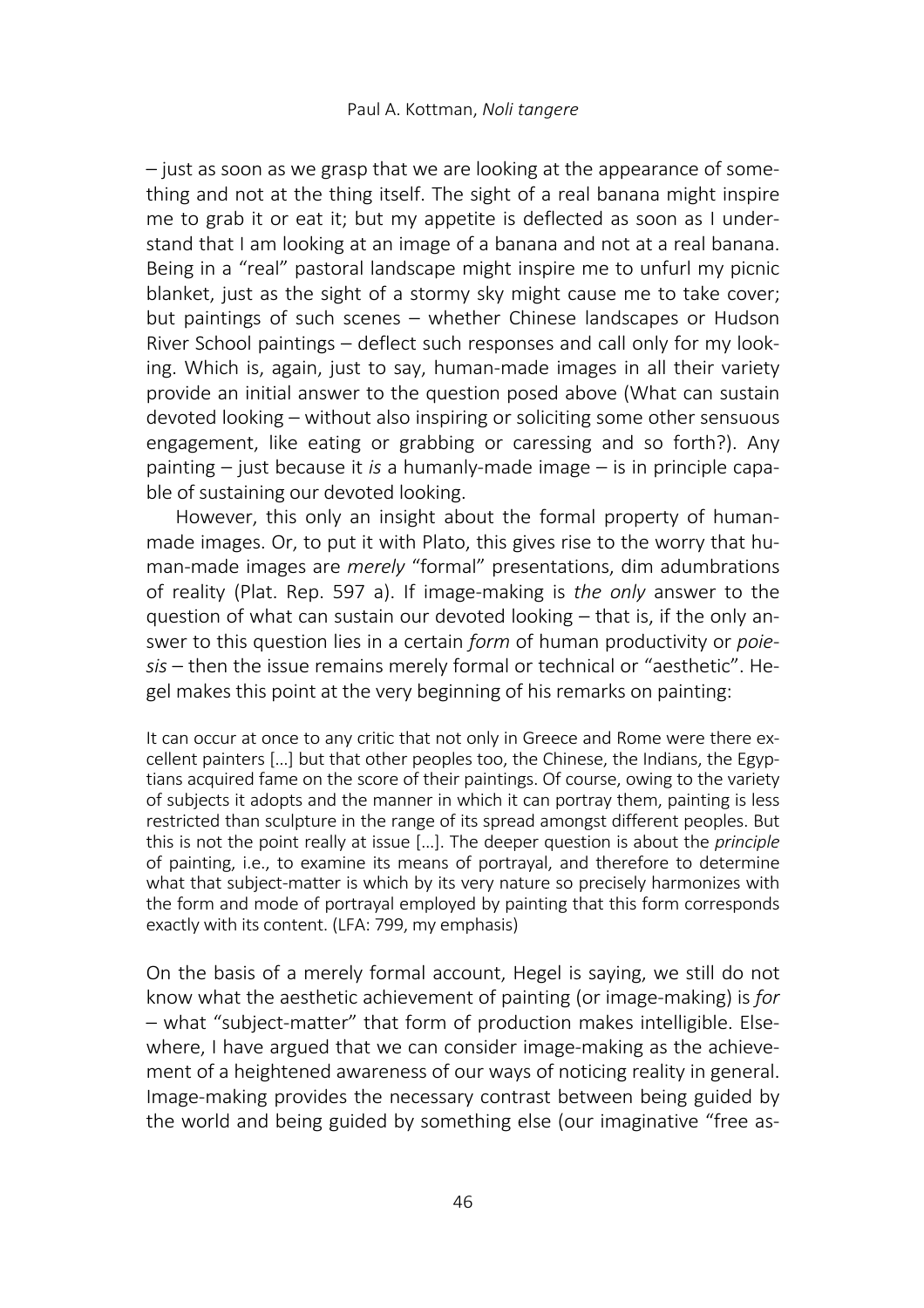sociation", perhaps). Image-making is thus *also* one way we teach ourselves what is real (Kottman 2019: 123-44). In the Poetics, Aristotle had already offered a version of this claim, when he noted that the pleasure taken in "seeing likenesses" is not only the enjoyment of technique or color, but the intellectual pleasure of *learning* – which occurs when we "see" that a likeness is a depiction of "such and such" (Arist. Poet. 1448 b).

Hegel, however, wants to raise the question of painting to a different level of abstraction. For Hegel, the spiritual "need" (Notwendigkeit) to which painting responds is connected to another enormous question  $-$ What is looking for? That is, in order to understanding the fine art of painting, we need to answer something like the following question: What is the Geistege need for this devotional form of beholding?

In the Philosophy of Subjective Spirit, in his "anthropological" discussion of sight, Hegel offers a preliminary answer to this question when he remarks that, in seeing:

We relate ourselves to things merely theoretically as it were, and not yet practically; for when we see things we leave them alone as a subsistent being and merely relate ourselves to that aspect of them which is of an ideal nature. It is on account of sight's being thus independent of corporeality proper, that it may be said to be the noblest of the senses. (Hegel 1977: 169)

In the Lectures on fine art, Hegel links this anthropological dimension of seeing in general – namely, its affordance of a "merely theoretical" relation to things – to the spiritual need for art in general, since "the sensuous aspect of art is related only to the two theoretical senses of sight and hearing" (Hegel LFG 38). (Compare the Heimann: "Herr von Rumohr sagt [145 f.]: Schönheit im allgemeinen Verstand faßt alle Eigenschaften [in] sich, welche den Gesichtssinn anregen, und durch ihn die Seele stimmen und den Geist erfreuen"; 28 – or, again, "Der Gegenstand ist die Natur selbst nur für ideellen Sinn, Gesicht und Gehör"; 35.) And Hegel does so by trying to determine precisely the kind of looking with "theoretical interest" that adheres in the realm of art<sup>2</sup>.

It is useful to recall the basic points Hegel makes in this regard. First, Hegel distinguishes the spiritual need for beholding under discussion here from what he calls "the poorest mode of apprehension, the least ade-

<sup>&</sup>lt;sup>2</sup> Hegel's Philosophy of Subjective Spirit offers further reason for thinking that Hegel was alive to the view that touch and feeling have a theoretical dimension; see especially the section entitled Die fühlende Seele, §§ 403-4.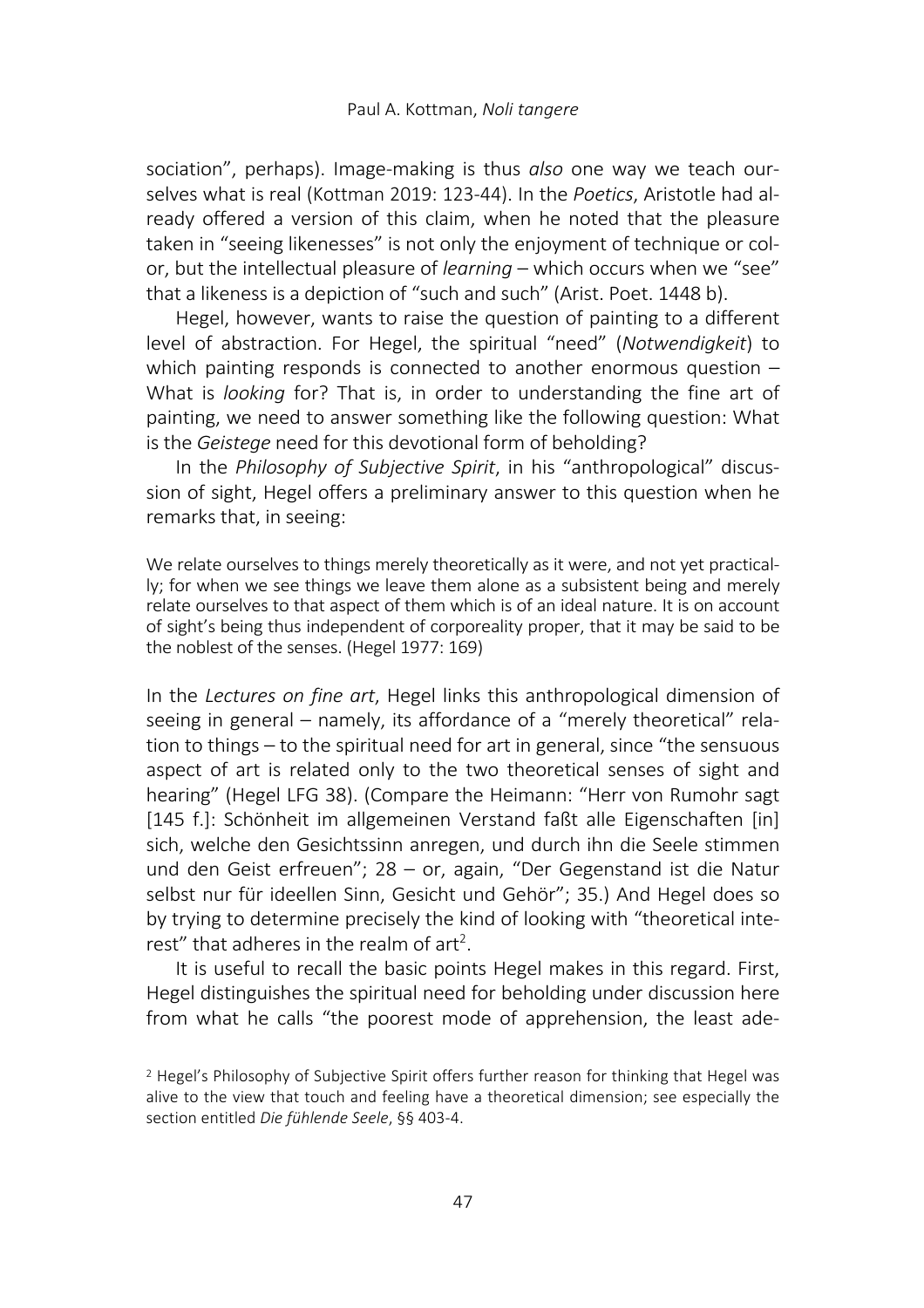quate to spirit" – namely, "merely looking on, hearing, feeling, etc., just as in hours of spiritual fatigue (indeed for many people at any time) it may be an amusement to wander about without thinking, just to listen here and look round there, and so on" (LFA: 36). Hegel's point, I take it, is that one common mode of looking upon the world is characterized by a kind of relaxed interest (or "amusement") – at such times, whatever is perceived is not felt to be deep interest for the "inner being" of the perceiver. Unlike Kant, there seems to be no place for "disinterestedness" in Hegel's account of perceptual experience. Instead, Hegel notes a kind of spiritually fatigued, merely amused interest, in which the perceiver is neither gripped by, nor really grasping, the external world.

Second, Hegel notes that another mode of "sensuous apprehension" is "desire" – whereby Geist makes the external world "into an object for its inner being" and is "driven, once again in the form of sensuousness, to realize itself in things […] to cancel this independence and freedom of external things, and to show that they are only there to be destroyed and consumed" (LFA: 36). At such times, "the person" who desires is "caught up in the individual, restricted and negatory interests of his desires" – he is gripped by "external things and related to them" and, thus, "neither free in himself […] nor free in respect of the external world" (LFA: 36). Desirousness is a mode of sensuous-spiritual existence in which both subject and object are unfree, since they are bound and determined by the interests of desire. Such unfreedom (the interest of desire) is not opposed to Geist – the unfreedom of desire is not Geistlos; rather, it is a spiritual neediness in contrast to which the significance of "freer" relations manifest themselves. As Hegel puts it, "this relation of desire is not the one in which man stands to the work of art [...] he relates himself to [the artwork] without desire, as to an object which is for the contemplative side of spirit alone" (LFA: 36-7). (In the Heimann version, Hegel likewise emphasizes that "art is for theory, for desireless looking", die Kunst ist so für die Theorie, für das begierdelose Anschauen; Hegel 2017: 149). Desirous looking would lean toward, imply a further desire for, touching or tasting or smelling – whereas the work of art solicits contemplation, non-appetitive devotion.

Here, Hegel offers an important twist to a point already made above. If our appetite for bananas is deflected by the perception that we are confronted by a mere appearance or image of a banana, then this is not  $-$  as Aristotle held – because we perceive the "mimetic" quality of the image, but rather because "with mere pictures […] desire is not served" (LFA: 36). Indeed, only when desire is not served can the "contemplative side of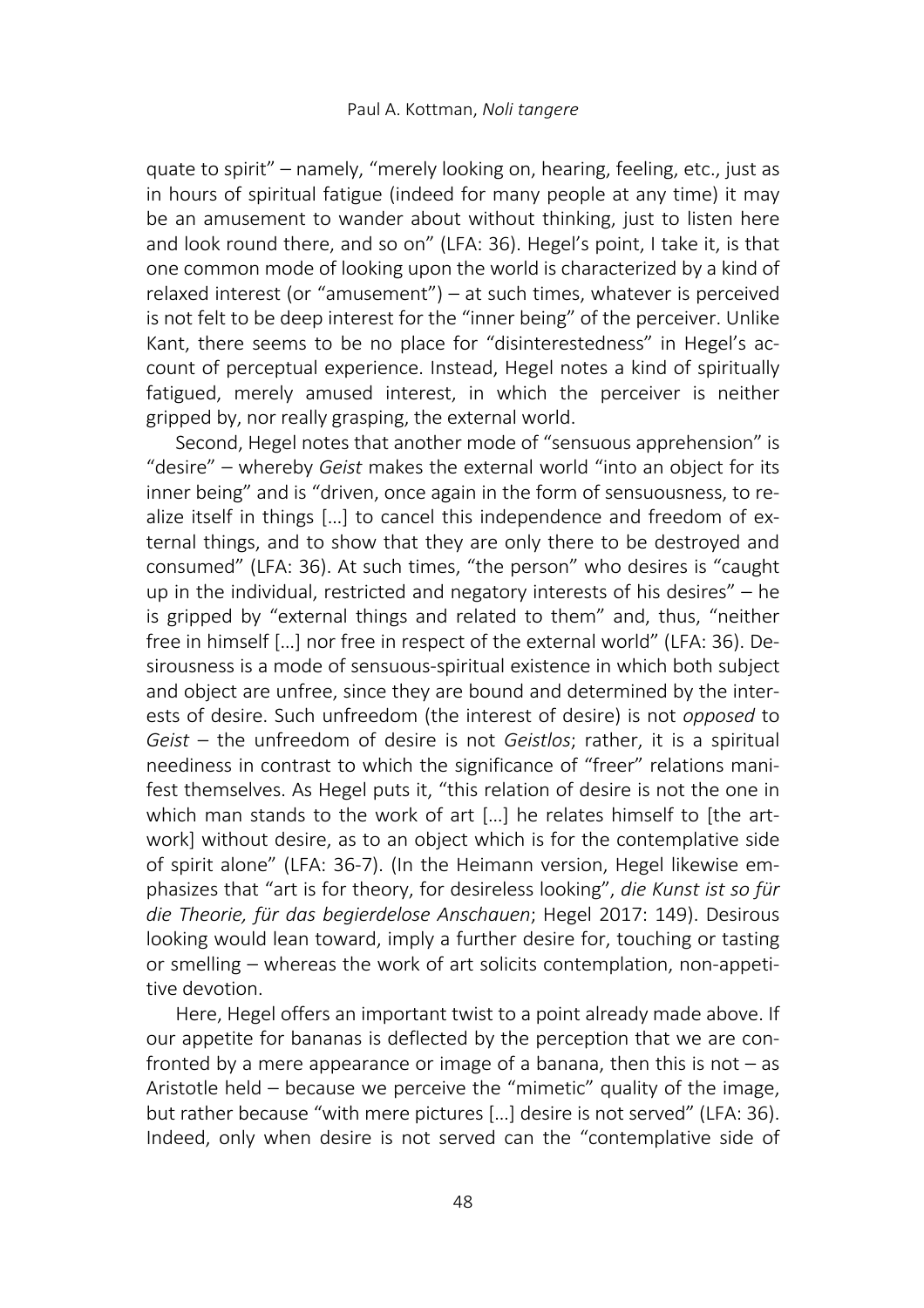spirit" (including what Aristotle characterized as the "intellectual satisfaction" of seeing images as depictions of "such-and-such") ever come into its own. Moreover, where Aristotle wanted to hold onto desire – albeit in the non-appetitive form of the "desire to understand" that adheres in contemplation, and which explains the special delight we take in the sense of sight – Hegel will speak of "purely spiritual interests" or needs whose satisfaction demands the exclusion of "all desire"<sup>3</sup>. Indeed, on this very point, Hegel makes a sweeping claim which will be of great important for the present discussion.

The work of art, though it has sensuous existence, does not require in this respect a sensuously concrete being and a natural life; indeed it ought not to remain on this level, seeing that it is meant to satisfy purely spiritual interests and exclude all desire from itself. (LFA: 37)

Among other things, therefore, we will need to determine what on earth can satisfy "purely spiritual interests", and why such satisfaction demands the exclusion of bonds of desire – *including* the Aristotelian "desire to understand" – as well as what art teaches about our need for this kind of spiritual satisfaction. More on this as we go along.

Third: Hegel notes how the kind of seeing which "lets individual things alone" – thus, again, in contrast to both "amused" onlooking and practical desire – involves what he calls "the purely theoretical relation to intelligence" (LFA: 37). Think of this as Hegel's twist on the Aristotelian view, just cited, which links the delight of seeing to the desire to understand.

The theoretical study of things is not interested in consuming them in their individuality and satisfying itself and maintaining itself sensuously by means of them, but in coming to know them in their *universality*, finding their inner essence and law, and conceiving them in accordance with their Concept. (LFA: 37)

This is "the work of science", in which "intelligence goes straight for the universal, the law, the thought and concept of the object" (LFA: 37). What

 $3$  Aristotle connects the "desire to understand" to the "delight" taken in the senses, especially in the sense of sight. "All men by nature desire to know. An indication of this is the delight we take in our senses; for even apart from their usefulness they are loved for themselves; and above all others the sense of sight. For not only with a view to action, but even when we are not going to do anything, we prefer sight to almost everything else. The reasons it that this, most of all the senses, makes us know [eidenai]" (Arist. Met. 1.1, 908 a 21-7).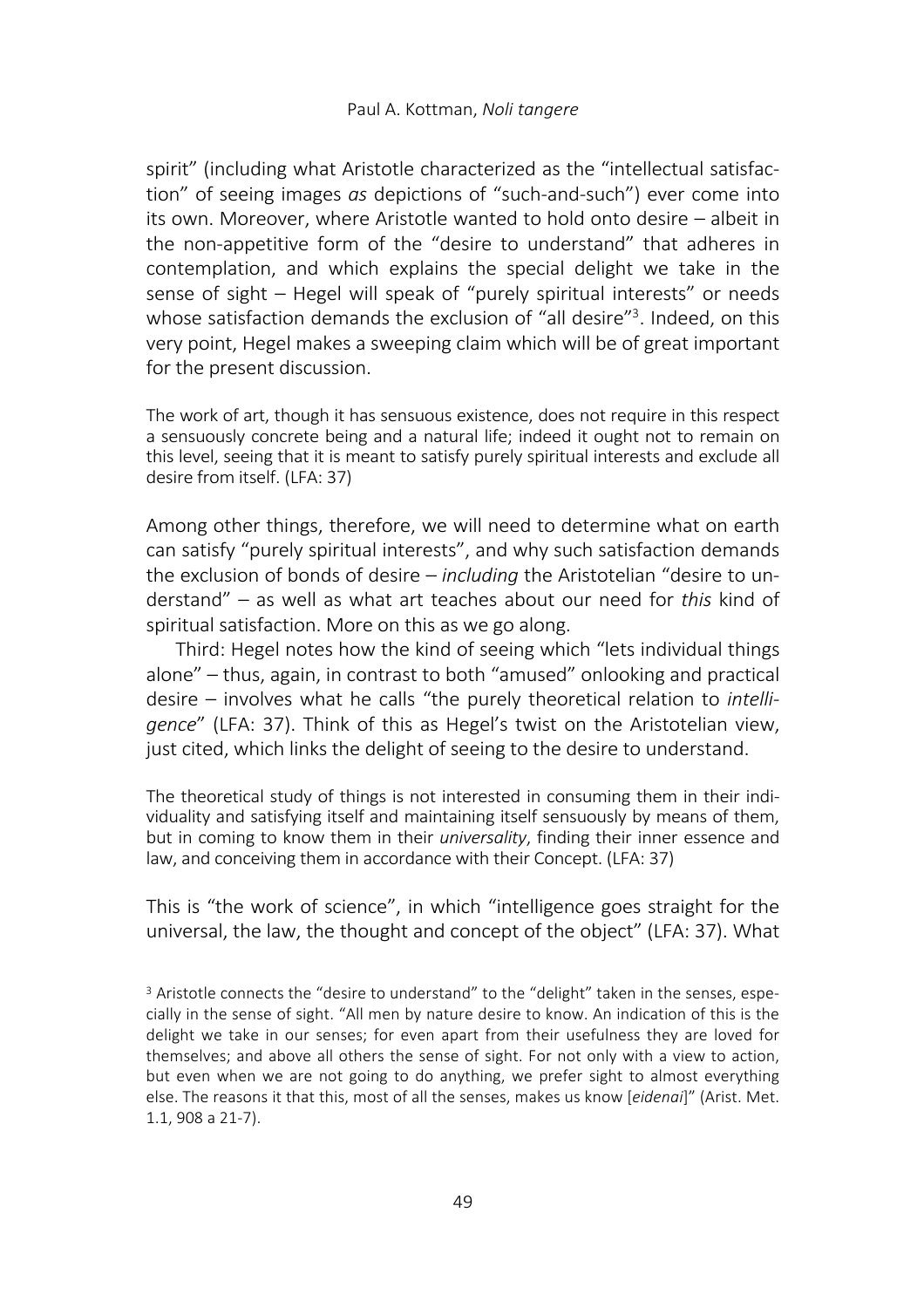distinguishes this scientific (rational intelligence) relation to the external world from amusement or desire is the way in which it relates human beings to things "in accordance with universality" – the universality of the intelligence in its universal relation to the universality of the intelligible. Science, that is, not only turns its back on the immediate individuality of the object, but science also "transforms [the object] from within; out of something sensuously concrete it makes an abstraction, something thought, and so something essentially other than what that same object was in its sensuous appearance" (LFA: 37). This has bearing on what Hegel says about portraiture in painting, as the apprehension of an individual; in contrast to the scientific ambitions of Freudian psychoanalysis, Hegel's philosophy considers the apprehension of the individual as fundamentally un-scientific – indeed, as one way of distinguishing the need for art from the need for scientific apprehension.

Lastly: "Artistic interest" – to finally turn to our topic – distinguishes itself from the work of science, as well as from amusement and desirousness, by virtue of the kind of perception entailed in the making and the perceiving of artworks. 1) Unlike mere amusement, fine art reveals and articulates the intense interests (the highest interests) that relate subjects and objects. 2) In contrast to desirousness, fine art manifests these highest interests in ways that "lets the object" persist freely and on its own account – and, thus, show how the grip by which art-makers and art-perceivers are held entails a kind of demand that some things in the world freely persist on their own account. (What kind of demand? More on this in a moment.) 3) Unlike science, art "cherishes an interest in the object and its individual existence and does not struggle to change it into its universal thought and concept" (LFA: 38).

### 3.

These three conditions bear in a special way on the art of painting, insofar as painting "opens the way for the first time to the principle of finite and inherently infinite subjectivity, the principle of our own life and existence, and in paintings we see what is effective and active in ourselves" (LFA: 797). It is difficult to state Hegel's views on painting economically. But the first thing to be said is that, for Hegel, Christian painting makes visible (makes "shine") the liveliness of subjectivity as self-relatedness, or "inwardness" (volle Innigkeit). Christian painting does this, moreover, by showing something of general-universal significance in its portrayal of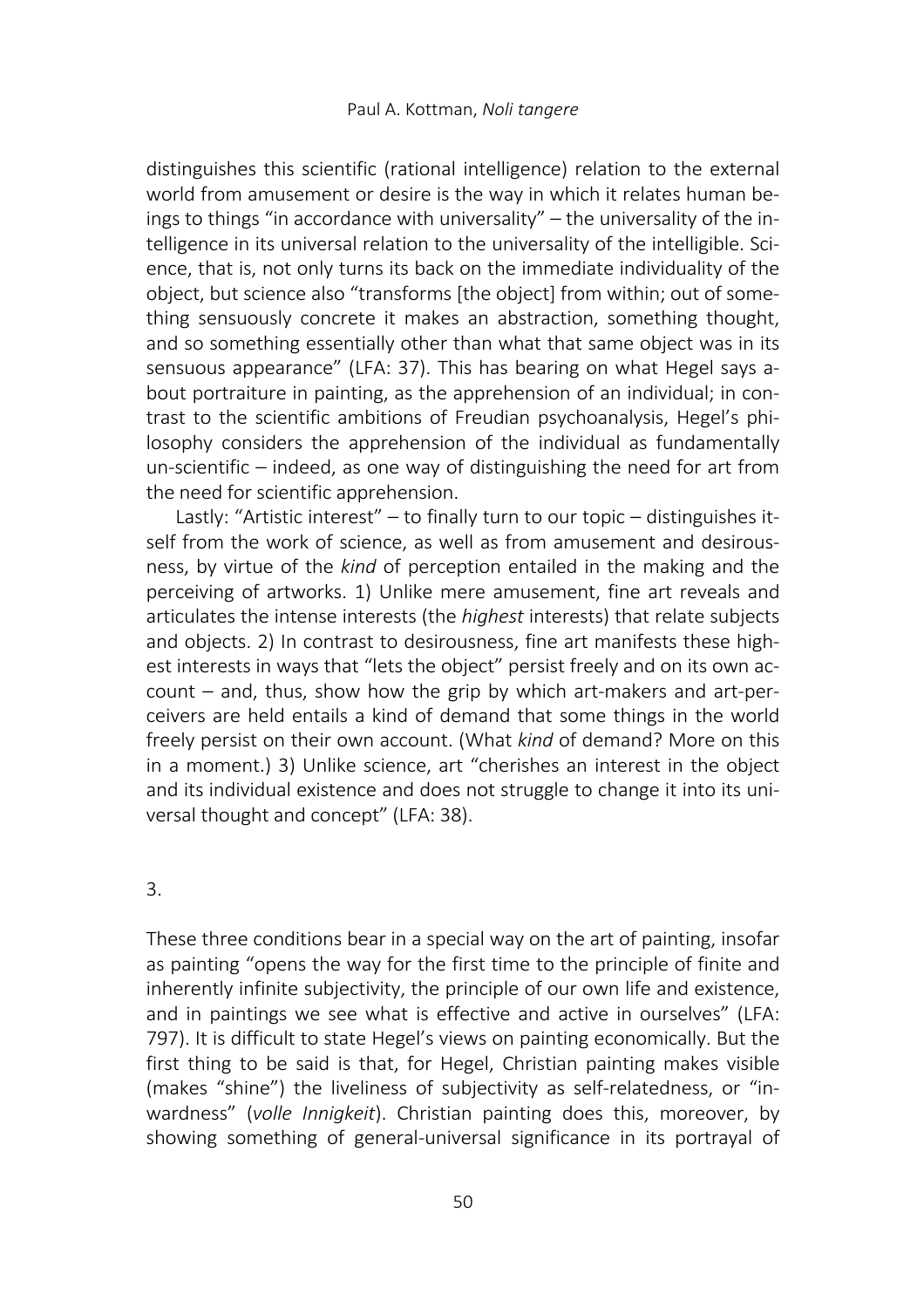concrete, particular self-conscious, inwardly self-related human beings. For Hegel, Christian paintings attracts our gaze such that we learn something about our own subjectivity; in looking at portrayals of particular human beings posed in particular ways, as well as landscapes or still lifes, we learn something about ourselves as self-consciously self-related (Portraits of animals, too. See Pippin 2018).

Second: Painting makes human self-consciousness affectively, compellingly visible – in a "lively" way. That is, minimally, Christian paintings are not mere illustrations of narrative episodes which can be called to mind whether or not they are sensuously apprehended, as if pictorial illustration merely aided such calling to mind. Christian paintings assume no separation between the affective and the theoretical or what is "called to mind": Whatever is theoretically grasped is grasped affectively by the beholder. There is a kind of analogy in Hegel between the relation between an artwork and beholder and a relationship between people – as if the claim made on beholders by artworks were somehow like the claim made by another person, or even just by the presence of another person.

Third: What is sensuously grasped  $-$  the subject matter or content  $-$  is self-related subjectivity or, more broadly, the human heart, feeling, Innigkeit. And Hegel specifies that this self-related subjectivity must result from a withdrawal from external suffering into self-repose. That is, this self-relation appears most fully where a human being overcomes not some external obstacle but some internal struggle, such as one's own hard-heartedness<sup>4</sup>. Hegel calls this achieved self-relation "bliss" - as distinct from "happiness" or "good fortune", since it also entails brokenheartedness or the shattering of hard-heartedness.

Hegel also refers to this bliss as "religion alone" – "the peace of the individual who has a sense of himself but finds true satisfaction only when, self-collected, his mundane heart is broken so that he is raised above his mere natural existence and its finitude, and in this elevation has won a universal depth of feeling" (LFA: 816). Hegel offers several examples of what he means, including a treatment of Correggio's Mary Magdalene that would be worth a separate discussion.

<sup>4</sup> Not, like Hercules, "dragons outside him or Lerneaen hydras" – that is -- but rather "the dragons and hydras of his own heart, the inner obstinancy and inflexibility of his own self" (LFA: 816).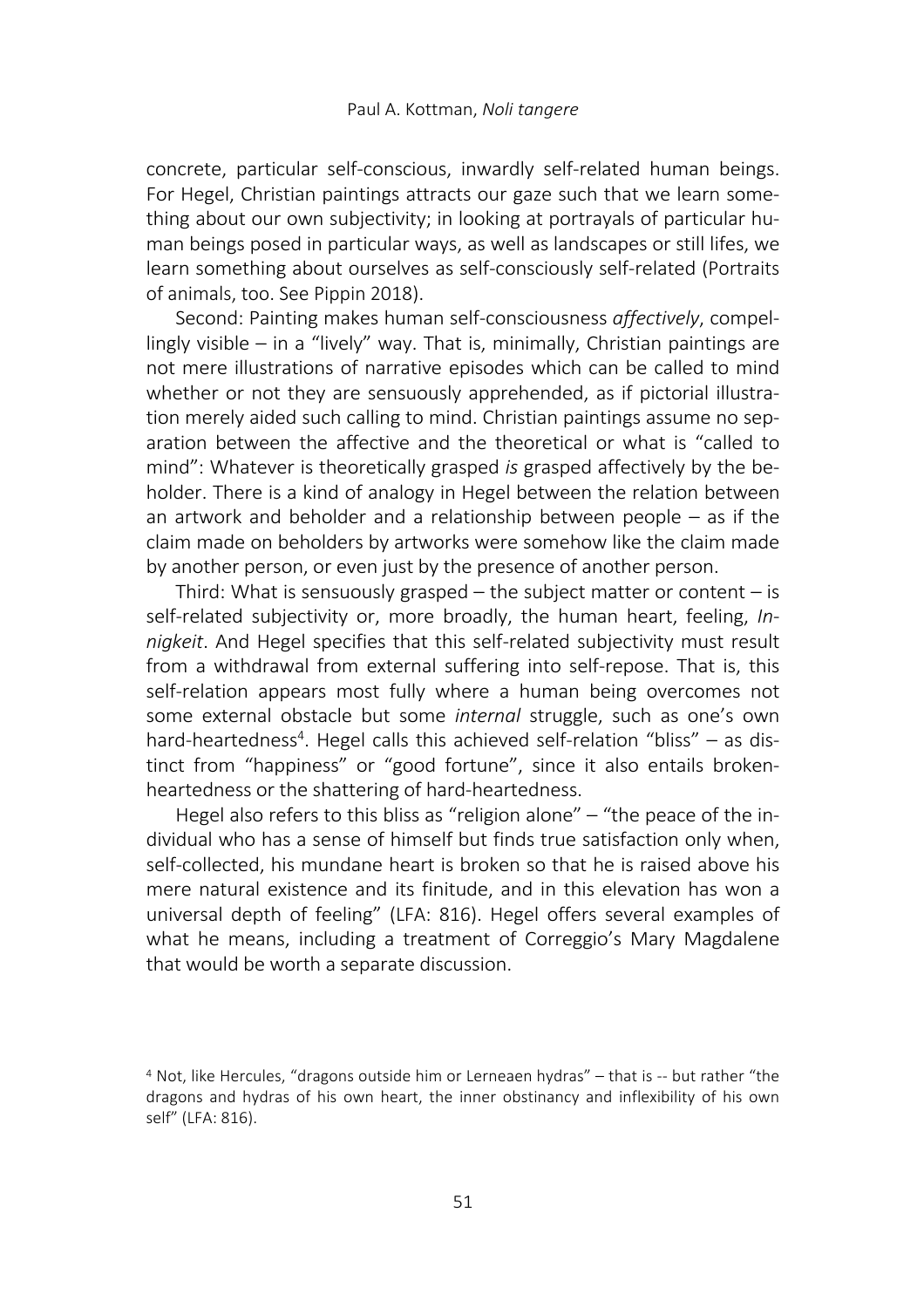However – and the thesis is so astonishing that it has yet to receive the commentary it deserves – the paradigm of such painterly bliss for Hegel is the religious love, the passionless love, of Mary for her son, Christ:

As the most perfect subject for painting, I have already specified the [blissful] love, the object of which is not a purely spiritual "beyond" but is present, so that we can see love itself before us in what is loved. The supreme and unique form of this love is Mary's love for the Christ-child […] the most beautiful subject to which Christian art in general, and especially painting in its religious sphere has risen. (LFA: 824)

For Hegel, religious or passionless (leidenschaftslos) love is the true, ideal subject matter of painting. We could, I think, call it the ideal of parental love, which is what Hegel sees validated in Christian religion, too; namely, in its inversion whereby the privileged adoration of a transcendent God by his "children" is superseded by the adoration of a concrete, imminent child by his mother (LFA: 816-27). Hegel sees this realized in the history of painting, as Christian painting overcomes the iconoclasm according to which the Divine (as transcendent) cannot be represented pictorially, in favor of seeing, and being affected by, seeing the Divine as "love reconciled and at peace with itself […] above all as the Madonna's love for her child, as the absolutely suitable ideal subject for this sphere" (LFA: 819).

We can begin to see what Hegel means, I think, by considering a few paintings.



Figure 1, Virgin (Theotokos) and Child between Saints Theodore and George, sixth or early seventh century, encaustic on wood, 2' 3" x 1' 7 3/8" (St. Catherine's Monastery, Sinai, Egypt)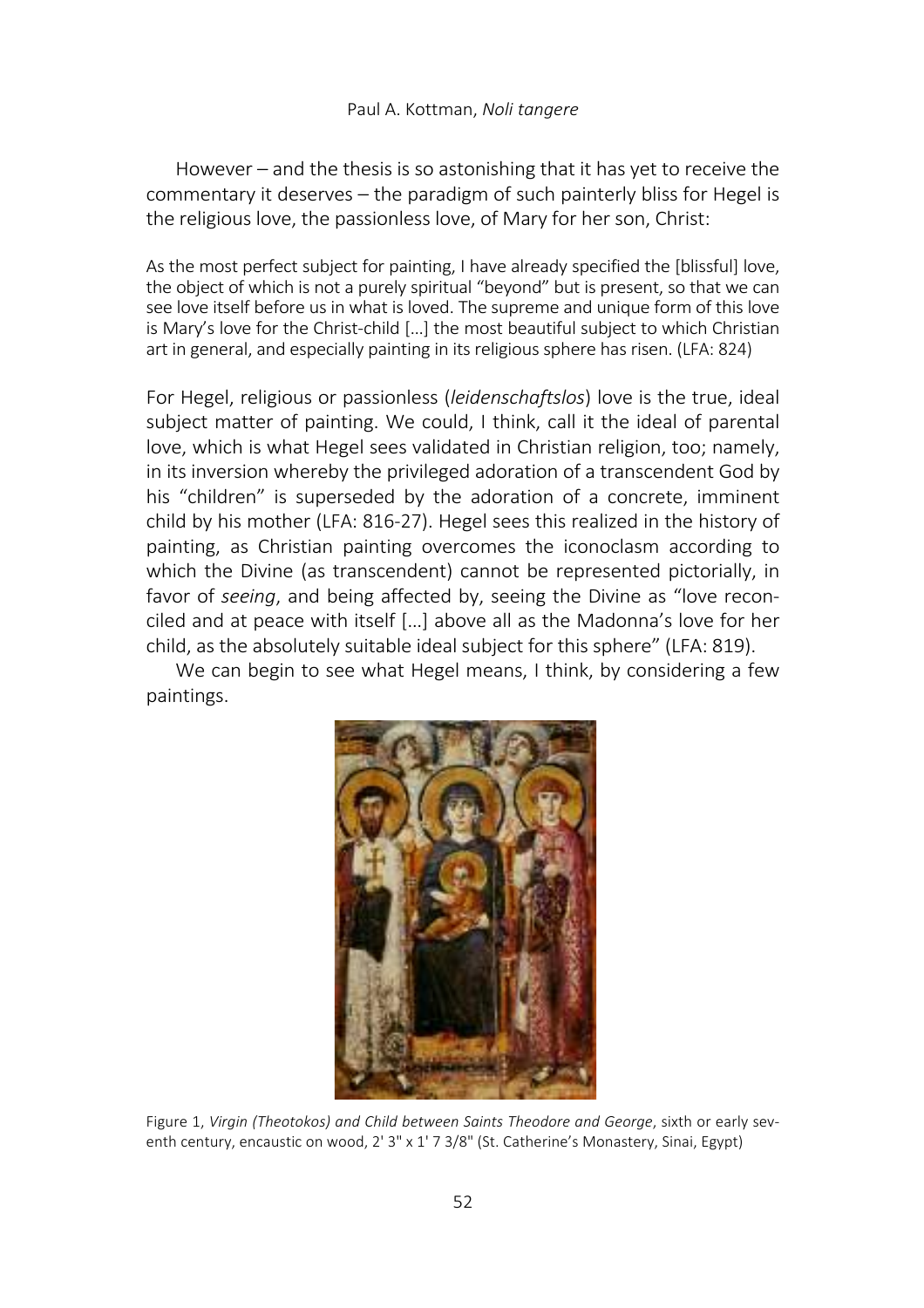

Figure 2, Duccio di Buoninsenga, circa 1300, Metropolitan Museum of Art, New York City



Figure 3, Da Vinci, The Virgin and Child with Saint Anne, 1503, Louvre, Paris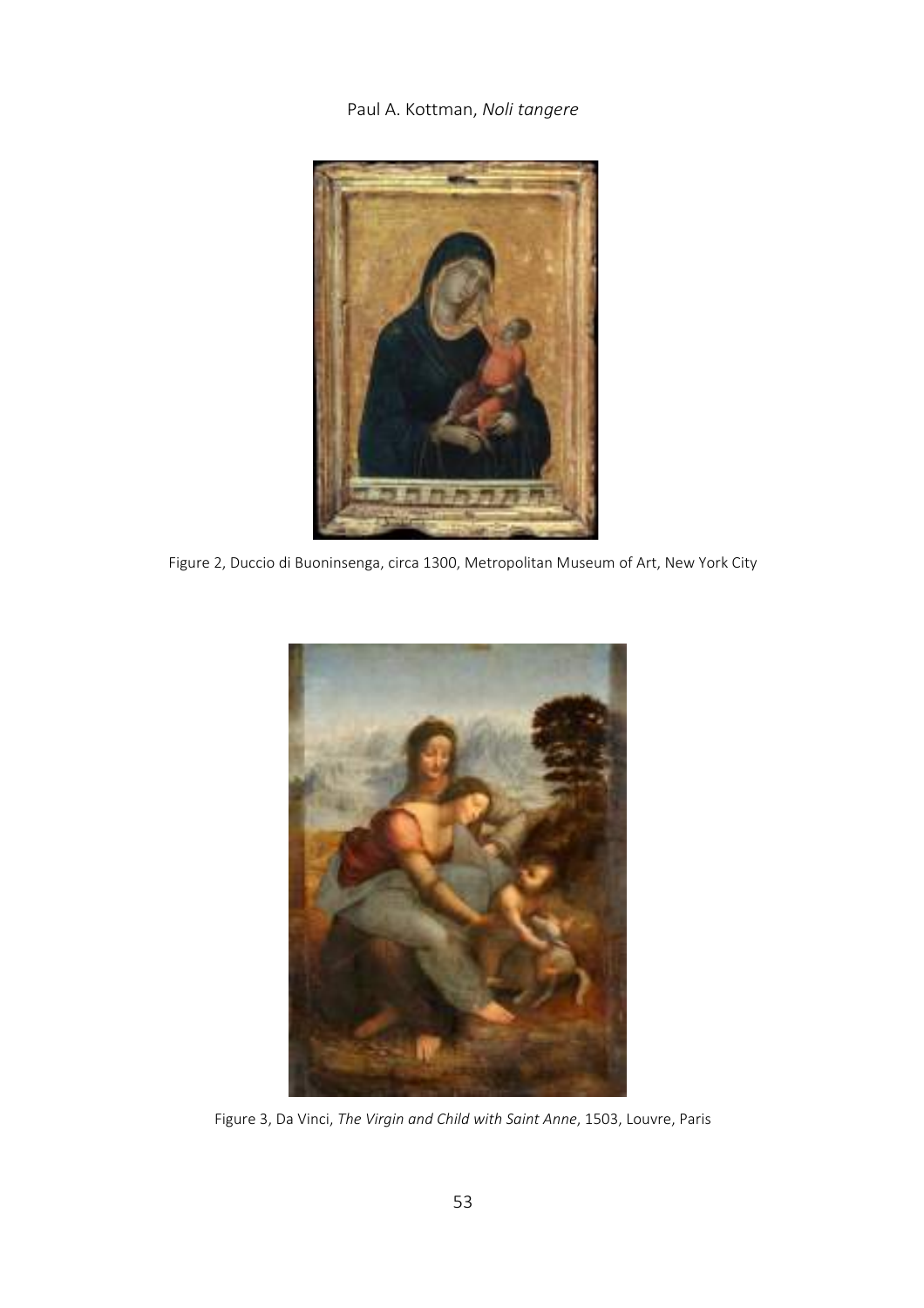In fig. 1, the Christ "child" is presented as a little "man" held forth by his mother in a regal position – such that her relation to him is shown as the bearing of this social-familial legitimacy. Mary's eyes look to the side, but not at her child – as if indicating the presence of a power "out of the frame" that mediates her relation to her child, as well as their overall relation to the viewer. In fig. 2, Mary's eyes still look to the side, but because she faces the child – who playfully lifts her veil, in what seems an effort to see his mother's eyes and regard her expression – our attention falls on how mother and child see each other, rather than primarily on how they position themselves for our viewing. We see Christ looking at his mother, as if searching for her gaze, perhaps seeing if she will regard him. The form of our looking thus meets with the "content" of a searching gaze in the painting. Fig. 3, Hegel suggests (when he singles out Da Vinci and Raphael for praise), shows Mary with "her eye on her child" (LFA: 830) – such that her devoted regard for her child, mirrored in St. Anne's regard for her daughter (Mary) regarding her child, meets the devotion of our own regard for the painting.

Painting, that is, achieves the presentation of the "divine" as imminent passionless regard for a child, rather than the iconoclastic (nonartistic) adoration of a Divine-transcendent beyond. Gazing devotedly is an expression of maternal love, as well as the achievement of a kind of self-relation (in the gazer) – who is able to regard the child (and, analogously, the painting) as a free-standing and independent reality. The inward self-relatedness of Mary, in other words, is presented not only in portraits of her on her own (as in say, Rembrandt's or Velazquez's manner of individual portraiture) – but in the depiction of her looking at her child, especially in Italian painting<sup>5</sup>. Moreover, this painterly presentation is not just a mirroring illustration of a practice (of parental love) that already lies outside painting. Rather, the paintings are a matrix for understanding, and hence intervene in, the reality of the love that they depict. Think of how parents often produce and gaze upon photographs or images of their children, not as mere representations to be dispassionately studied, but with a devotion that is dialectically entwined with the practical forms that devotion to children takes.

<sup>5</sup> Mary is "not self-subsistent on her own account, but is perfect only in her child, in God, but in him she is satisfied and blessed, whether at the manger or as the Queen of Heaven, without passion or longing, without any further need, without any aim other than to have and to hold what she has" (LFA: 825).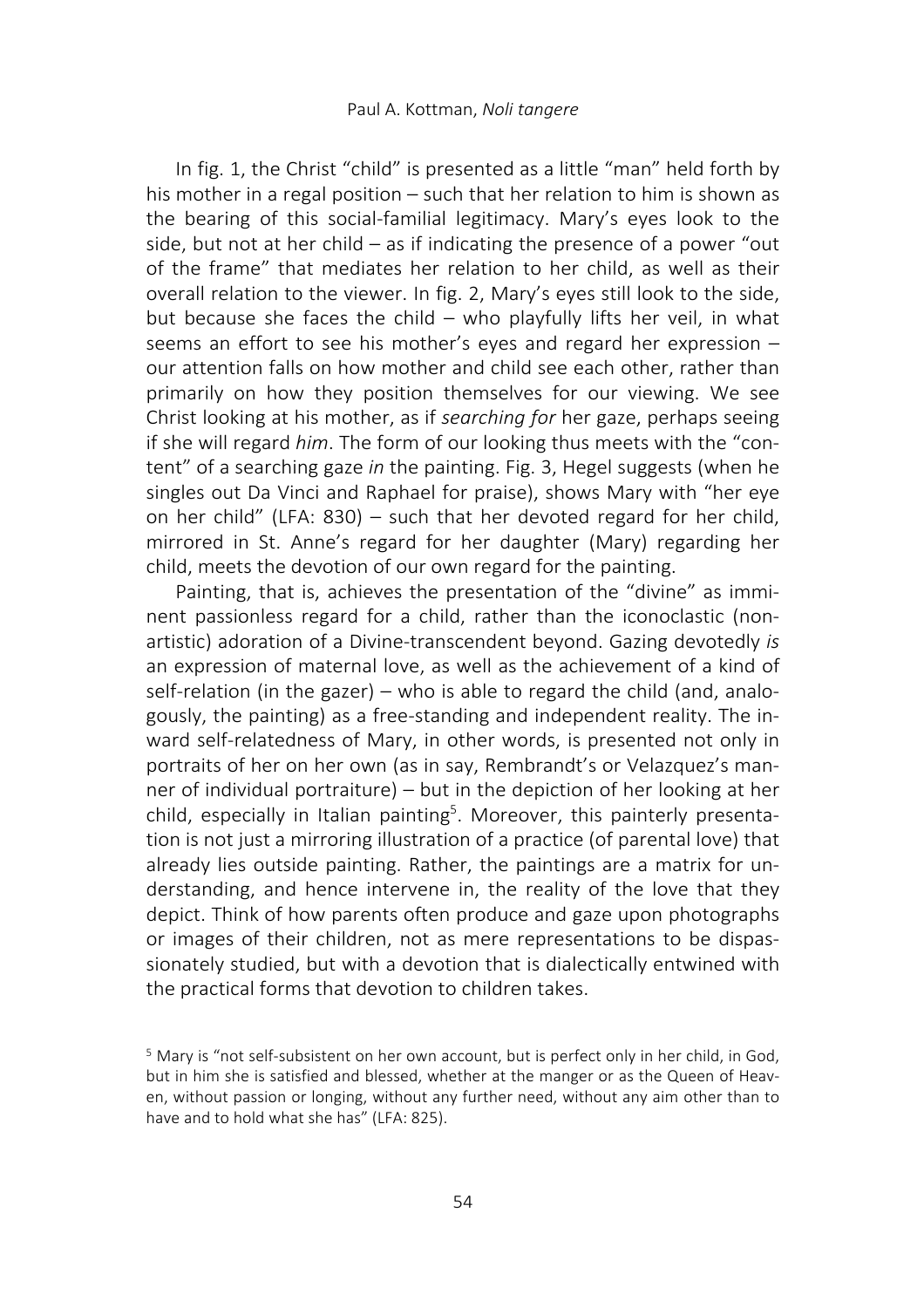It is important to note the extra-artistic, ethical stakes of this. As Hegel points out elsewhere, love as "mutual subjectivity" cannot flourish in modernity unless parents love their children more than children love their parents<sup>6</sup>. Perhaps it is helpful here to note, too, that artists often regard their works as their "children" – and that painting is often figured as a kind of "giving birth" or "labor of love". These metaphors – for they cannot be literally true (to destroy an artwork may be a travesty, but it is not a murder) – might be taken as a clue to grasping the way in which paintings can demand a form of attentiveness that is significantly akin to the attentiveness required for the devotional love of children, in the sense that beholding fine paintings entails the attribution of an absolute value and passionless devotion to what is beheld. Lovingly passionless, not merely disinterested (in Kant's sense) – without the expectation that the love be "returned" in kind from the artwork (or the child). This, I take it, is also part of Hegel's critique of the role that disinterestedness plays in Kant's account of aesthetic judgment.

I asked earlier: What content is fit to be beheld such that what it is gets apprehended by being beheld thusly? What calls just to be looked at, attended to in that way? And how does the answer to that question bear – as it must, in Hegel's view, given the ambitions he pins upon his "science of art" – on broader questions concerning the intelligibility of the world and ourselves. We now have Hegel's answer: maternal love, "the object of which is not a purely spiritual beyond but which is present so that we can see love itself before us in what is loved" (LFA: 824).

As noted, Hegel emphasizes that he admires, above all, those works in which Mary "is portrayed in her present love and bliss as she has her eye on her child" (LFA: 830). The artform of painting – in which what calls only for our looking, but not for our touching, is presented as an independent reality to be grasped (theoretically) in our gaze alone  $$ thus meets its proper content, namely an actual form of (parental) love or devotion which is not appetitive, and which manifests itself for Hegel especially as act of looking: Mary's devoted gaze as depicted especially the masters of the Italian Renaissance.

Let this reconstruction of Hegel's account of maternal love in Christian painting serve to support at least the following conclusions.

<sup>6</sup> "On the whole, children love their parents less than their parents love them" (Hegel 1991: 213). For more, see Kottman 2017: 168-9.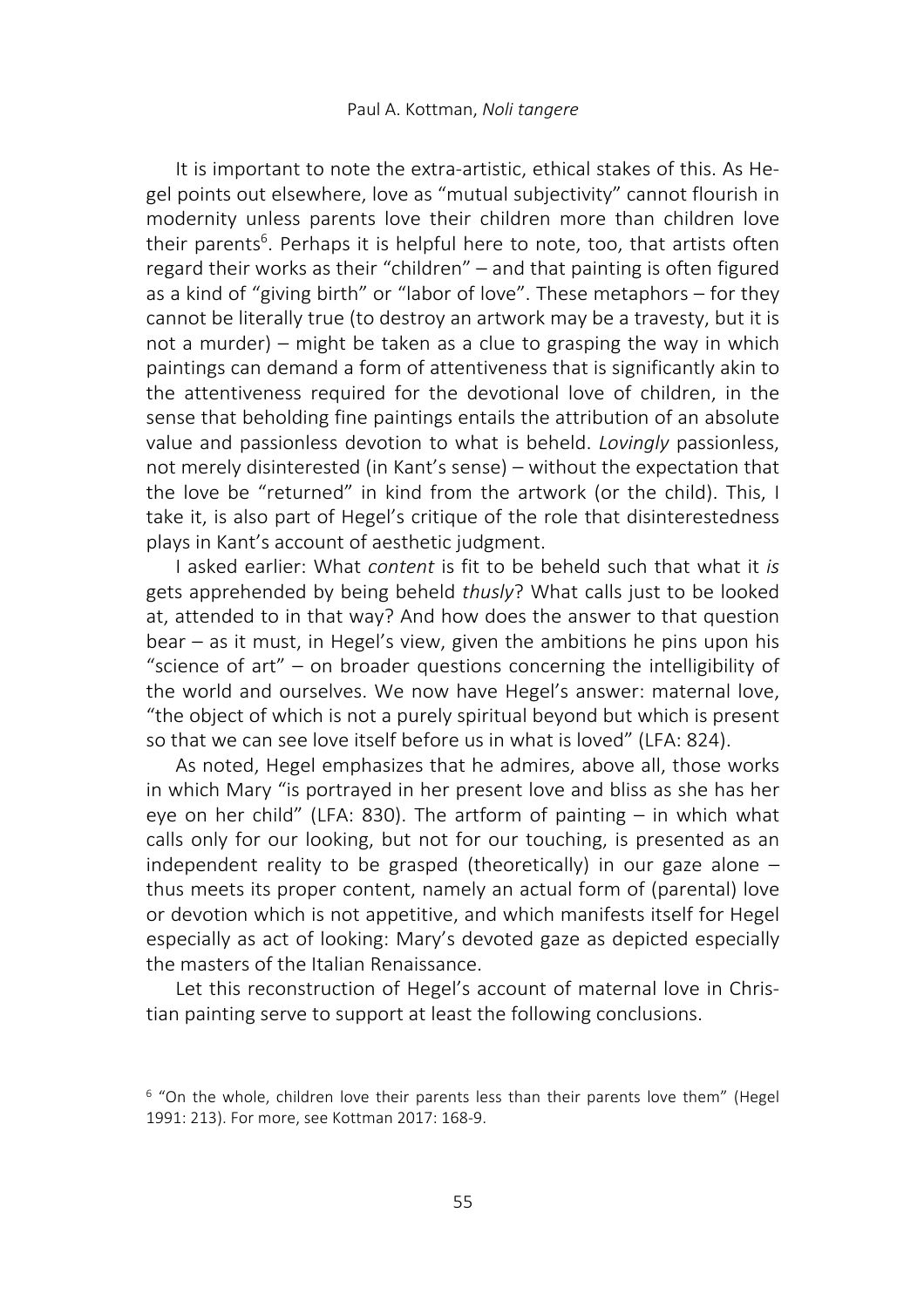First, the spiritual need for looking (for *just* looking) – to which the art of Christian painting is the most adequate response, according to Hegel – concerns not only the theoretical power of seeing in general (for instance, its connection our appetite or our scientific inquiry), but above all the way in which the theoretical power of seeing makes intelligible or apprehensible the free self-related subject: Mary. Second, the selfrelated subject – Mary – is made apprehensible by the art of painting, by the theoretical deliverances of that practice, with its exclusive artistic focus on seeing: self-related subjectivity would not be thus apprehensible without the art of painting, without fine art. Third, the art of painting achieves this most fully in the apprehension of the practice of maternal love – since, again, Mary's self-relatedness is apprehended in our beholding of her relation to her child; or (to put the point from the perspective of Hegel's Lectures on fine art) in our apprehension of what the centuries-long tradition of portraying Mary was able to render intelligible about maternal love, over time.

## 4.

With these conclusions, we are in a position to return to the questions I posed at the outset, concerning the relationship between seeing and touching, and the theoretical-practical-moral stakes of this connection.

One implication of Hegel's discussion of Mary in Christian painting is that there is a practical aspect to the "maternal" achievement of her self-relatedness: namely, her own apprehension of the independent reality of her child. As we have seen, Hegel claims that this practical aspect concerns the way in which Mary *looks* at her child  $-$  not the way that she touches him. From a common-sense point of view, this can seem odd; is it even possible to love a child without touching him? Does not the practice of maternal love and care require touching as well as looking? And do not the paintings themselves depict precisely that – I mean, Mary holding or caressing her child?

Hopefully, our discussion thus far can serve to clarify at least part of Hegel's reasons for emphasizing Mary's gaze, rather than her touch of her child: The formal demands of fine art exclude touch and privilege the theoretical dimension of seeing. And since, for Hegel, form must entail content, the beheld apprehension of Mary's self-relatedness is achievable only in our seeing her beholding her child's independent being.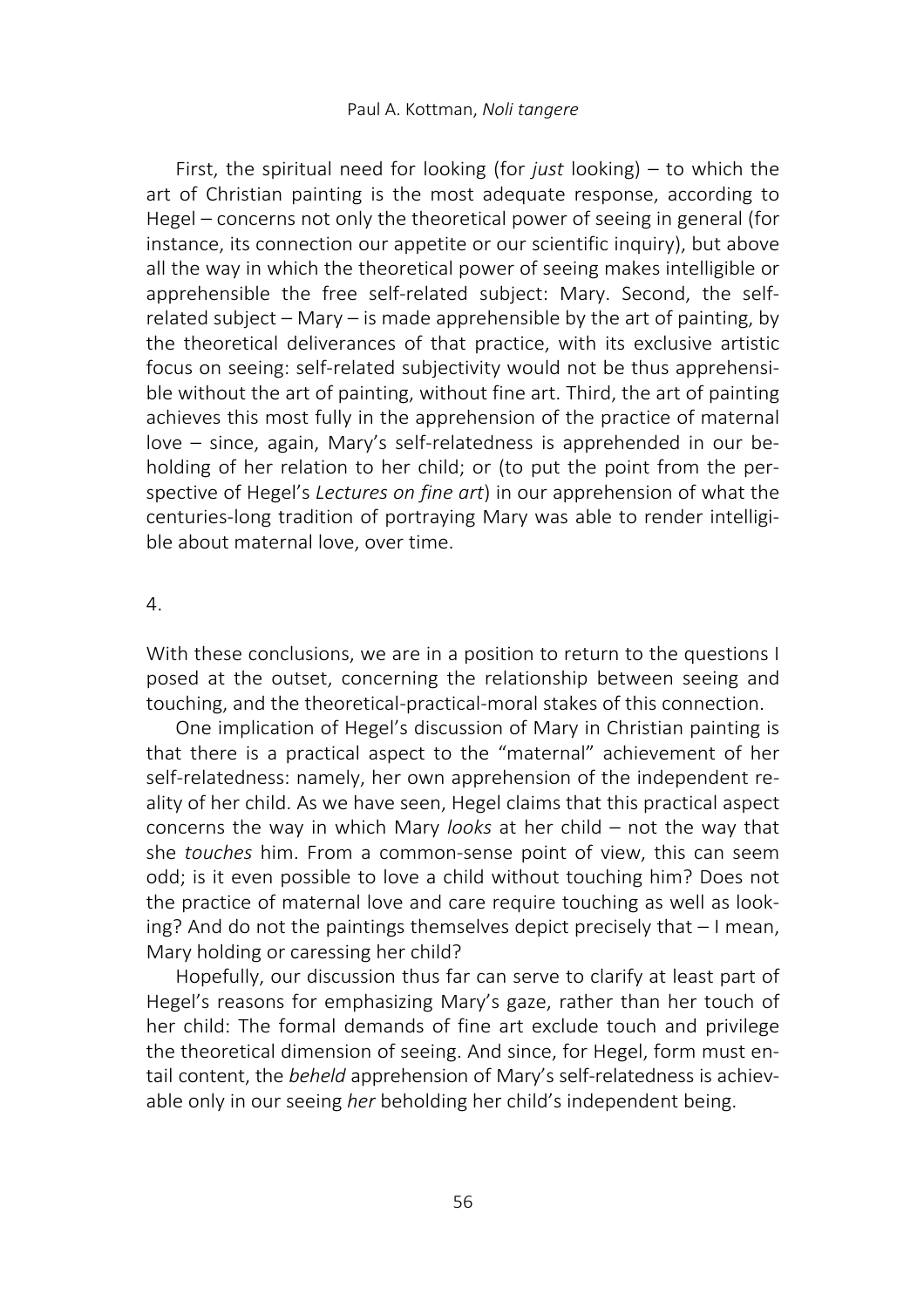There is, so to speak, a wrong or impoverished or diminished or inadequate way for Mary to behold her son  $-$  a way of beholding that would miss or fail to adequately grasp her child's independence, and hence a way in which her own self-relatedness would be diminished or stunted or inadequately felt by her. Again, Hegel thinks that this is what the history of Christian painting manifests – as it develops from, say, the Theotoktos (fig. 1) to the Da Vinci (fig. 3). But this is not because there just "is" a "right way" to look at one's child – one to which early Christian painters were somehow blind and to which Da Vinci or Raphael were not blind, and hence finally brought to the canvas. Nothing in Hegel's philosophy of art suggests that he regards the history of art as a series of representations of perennial truths. Instead, the "rightness" of Mary's maternal gaze with respect to what she gazes upon, namely: her free and independent and loved son – the ethical rightness of her gaze – must be seen by us to be precisely as "right" as the fitness of art's theoretical reliance on seeing to its own achievement of that which this "theoretical" power of sight makes most urgently intelligible: self-related subjectivity, maternal love.

This is elusive, to say the least. At stake is the way in which our long self-education through the practice of art-making, over time, has entailed a theoretical apprehension which is vouchsafed by its moralpractical implications. After all, at issue is the treatment of a child – of children as independent and free-standing – and the corresponding selfrelatedness or "bliss" of human subjects in general, starting with Mary. The ethical stakes are embedded in the development of theoretical power of seeing, a theoretical power which it is art's special and exclusive task to apprehend as part of its practice.

I am trying to bring into view ways in which following Hegel's reflections on Christian painting force us to explode the boundaries between theoretical and moral philosophy. And the stakes, I am suggesting, are a high as can be – theoretically and ethically, which must be what we mean when we say that, "philosophically", the stakes are high.

5.

In a book which scandalized art historians when it first appeared, Leo Steinberg observed: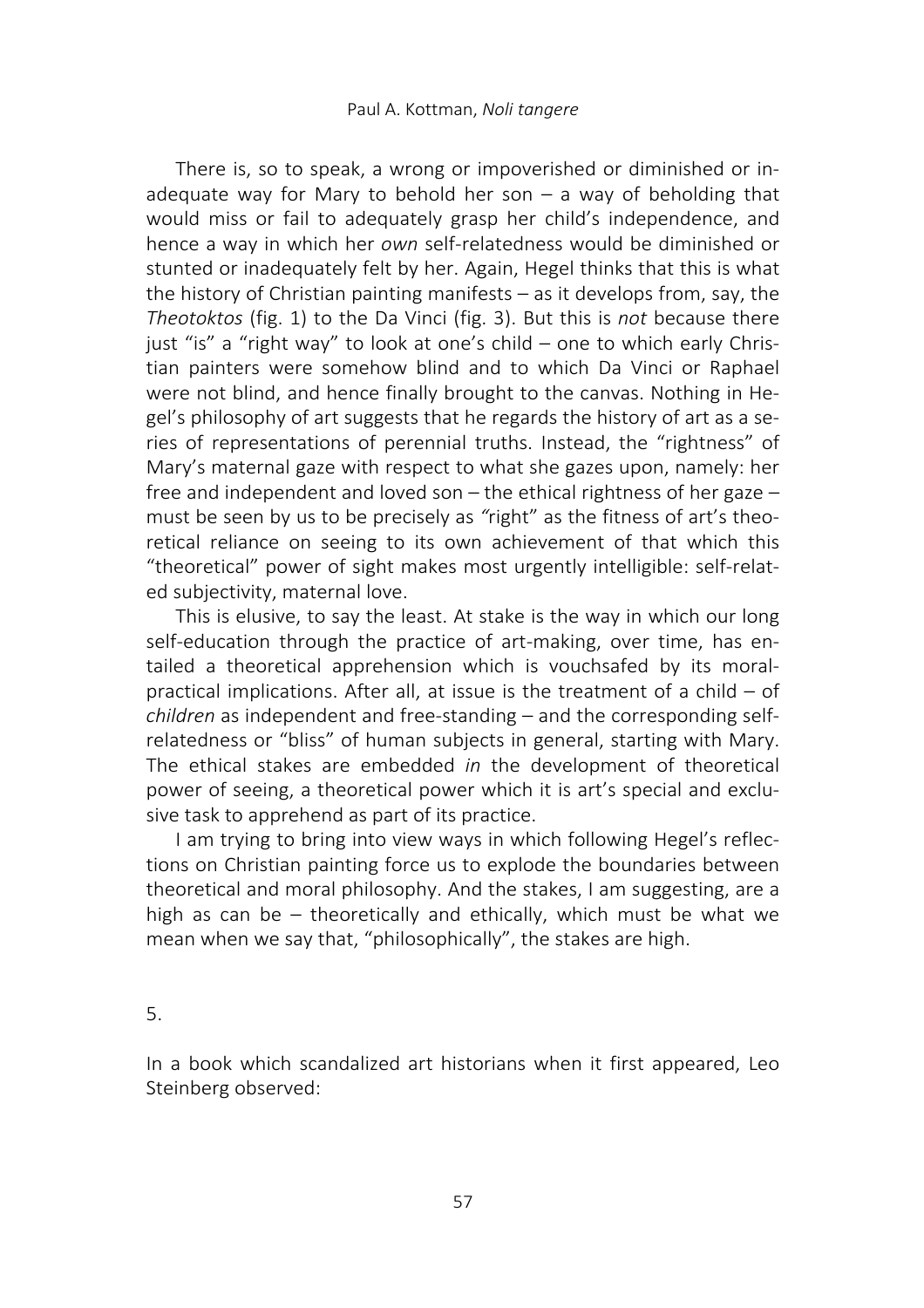The first necessity is to admit a long-suppressed matter of fact: that Renaissance art, both north and south of the Alps, produced a large body of devotional imagery in which the genitalia of the Christ Child […] receive such demonstrative evidence that one must recognize an ostentatio genitalium comparable to the canonic ostentatio vulnerum […] the ostentive unveiling of the Child's sex, or the touching, protecting or presentation of it […]. (Steinberg 1983: 3)

The "scandal" of Steinberg's extraordinarily well-documented observations, of course, goes to the heart of the issues I am raising here: namely, the way which the devotional looking to which the art of painting calls us necessarily excludes touch.

In saying this, I do not mean merely to repeat Steinberg's observation – Look! There is touching depicted in these paintings! I mean to say, instead, that that our inattention or "obliviousness" (Steinberg's word) to the significance of the touching, or to the significance of the exposure of the Child's genitals, is enabled not just by critical inattention but by the form of painting itself. Because the form of painting does not call for touch, or to be touched – and, in fact, calls not to be touched, noli tangere – the "obliviousness" to the significance of touching and exposed genitalia is not only an "obliviousness" on the part of the beholder: it is essential to the development of the art of painting itself.

A reader of Steinberg might wish to accuse Hegel, too, of obliviousness. After all, Hegel never once mentions the touching or the exposure of the Child in Christian art. Hegel's focus, as we have seen, is on Mary's gaze. Hegel praises Italian art, and Bellini in particular. So, how could Hegel have missed the significance of the exposure and touching on display in Bellini's Madonna and Child (see fig. 4) or in Jan van Hermessen's Madonna and Child (see fig. 5)? (Then again, one might also want to know how Steinberg could have forgotten Hegel, whom he never mentions in his book.)

However, if my discussion at the outset was not misguided, then such an accusation is unfair to Hegel. The exclusion of touch from the art of painting, on which Hegel insists, means that the theoretical-ethical-practical significance of how we touch each other cannot be adequately apprehended by the art of painting, or indeed by art überhaupt. I cite, again, the passage from Hegel's Lectures on fine art which serve as epigraph to the present essay:

[...] the sensuous aspect of art is related only to the two theoretical senses of sight and hearing, while smell, taste and touch remain excluded from the enjoyment of art.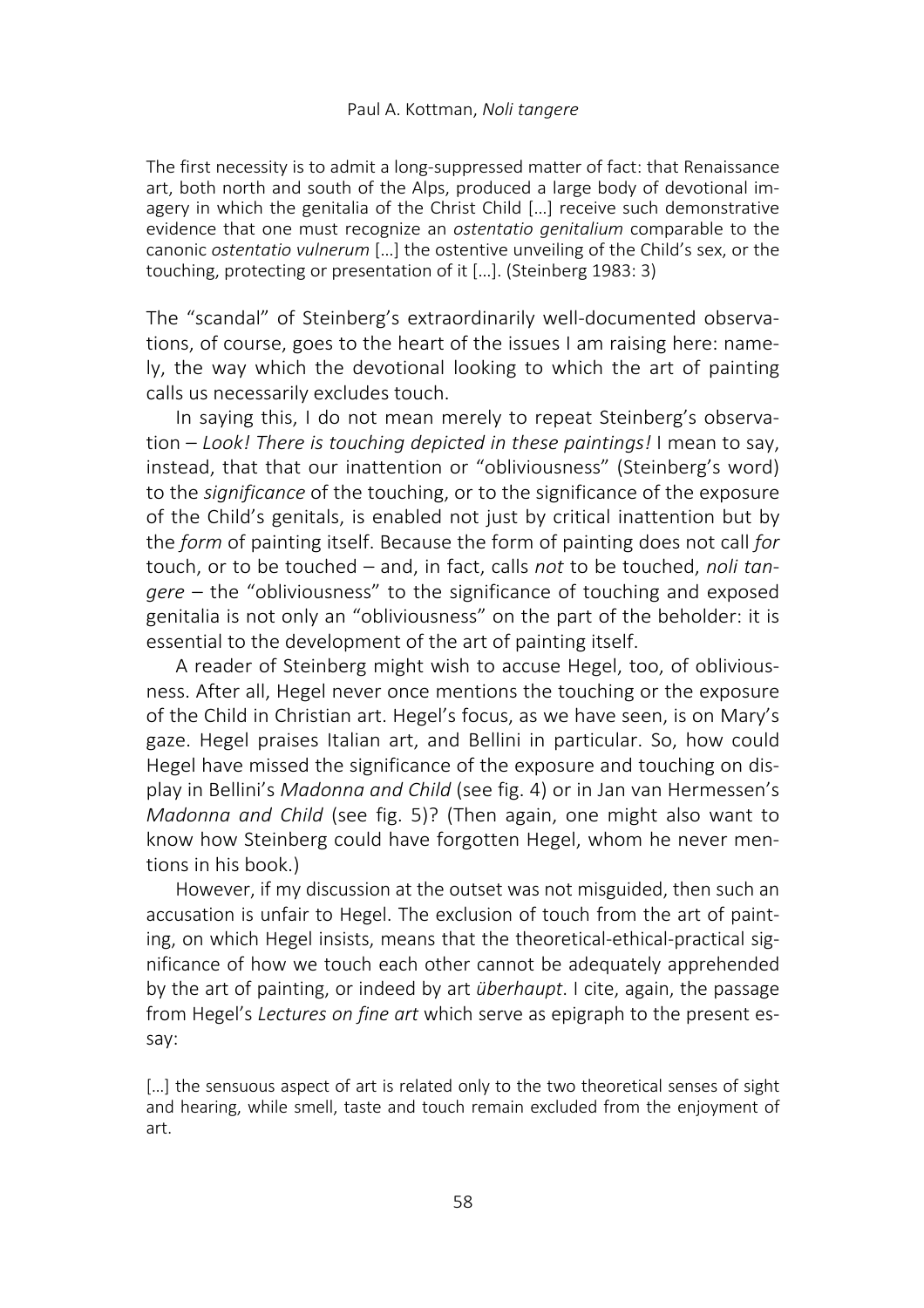

Figure 4, Giovanni Bellini, Madonna and Child (1470), Bergamo, Accademia Carrara



Figure 5, Jan van Hermessen, Madonna and Child (1543), Madrid, Museo del Prado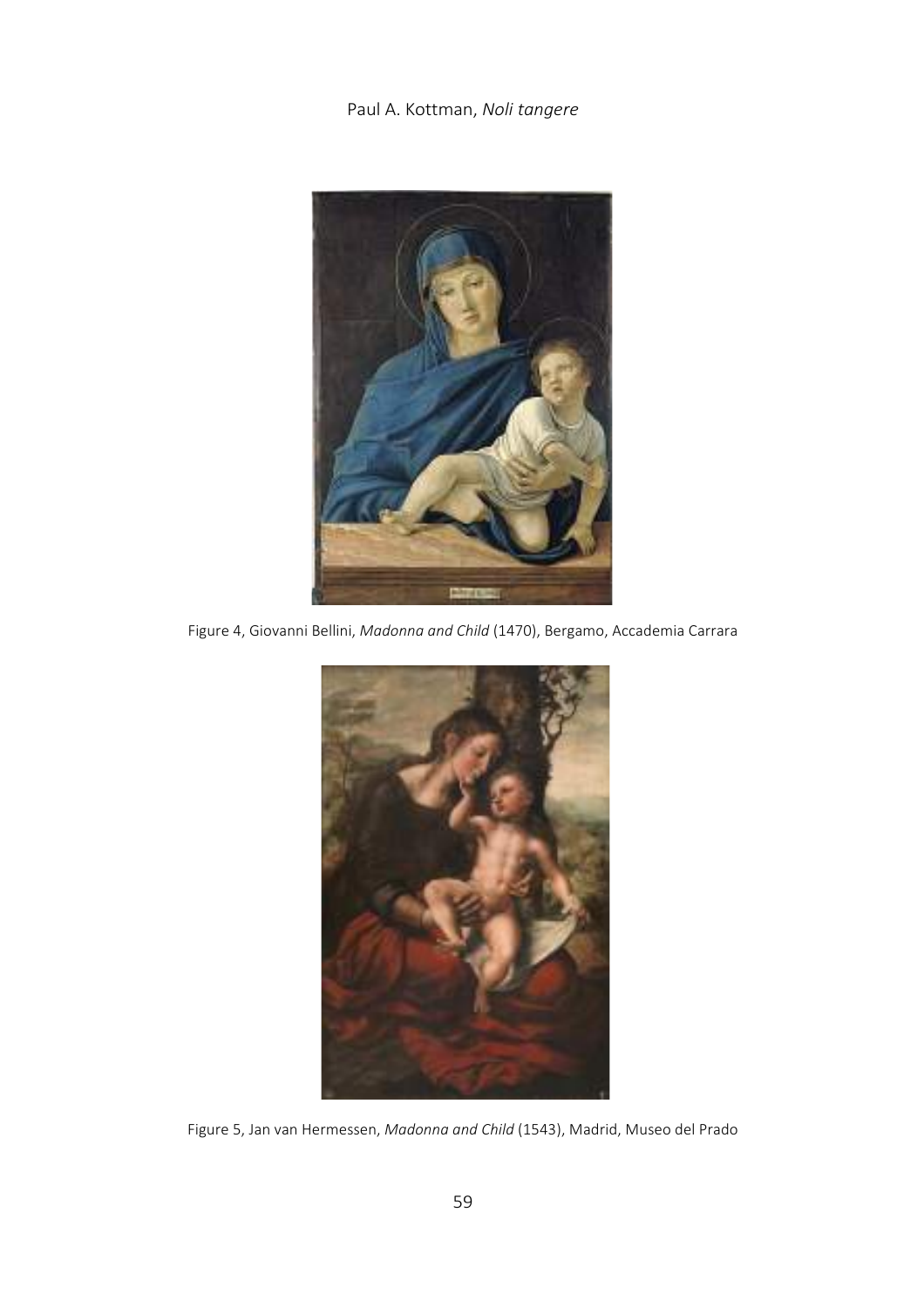The significance of touching and exposure on display in the Christian paintings adumbrated by Steinberg is not adequately apprehensible in the form of painting. Understanding the significance of the touching and exposure of the child, therefore, cannot just be a matter of looking harder or longer at the paintings – or, of doing better art-historical exegesis armed with the right scholarship, as Steinberg supposes. Indeed, it is precisely this short-sighted view of art's significance against which Hegel wanted to guard. And, again, Hegel guards against it when he excludes touch from the purview of art, in favor of the theoretical-moral dimension of seeing to which we have been attending.

At the outset, I said that the exclusion of touch, taste and smell from art objects – that is, the importance or meaning of that exclusion – is revealed in the exclusivity of art's relation to the theoretical senses of seeing and hearing. The exclusivity of art's relation to seeing and hearing, I said, teaches us something about the relationship between seeing and hearing, on the one hand, and touch, taste and smell, on the other – something which only art can teach. Moreover, what painting teaches about touch– by exclusion, in favor of sight – points, precisely, to the significance of the moral-theoretical dimensions of touching and being touched.

What this means is that – although the significance of touching and exposure on display in the Christian paintings is not adequately apprehensible in the form of painting – the fact of painting's inadequacy when it comes, precisely, to the apprehension of the theoretical significance of touching and exposure of children is on display.

When he speaks of art's exclusion of touching in favor of seeing, Hegel means – I think – to suggest precisely this: the theoretical significance of touching can only be limned by the manifest inadequacy of the theoretical power of seeing to grasp it. It is that inadequacy which is on display in Christian painting, in art's self-limitation to the sphere of the visual.

### 6.

This issue of art's self-limitation, I now want to say, tumbles directly into Hegel's thesis on the persistent pastness of art's highest vocation.

If it is part of art's highest vocation to have made sensuously apprehensible the highest concerns, the Divine, then it is also part of art's selflimitation – of art's historical limitations, as well as art's essential limitations – that this sensuous apprehension was (and remains) exclusively visual and aural.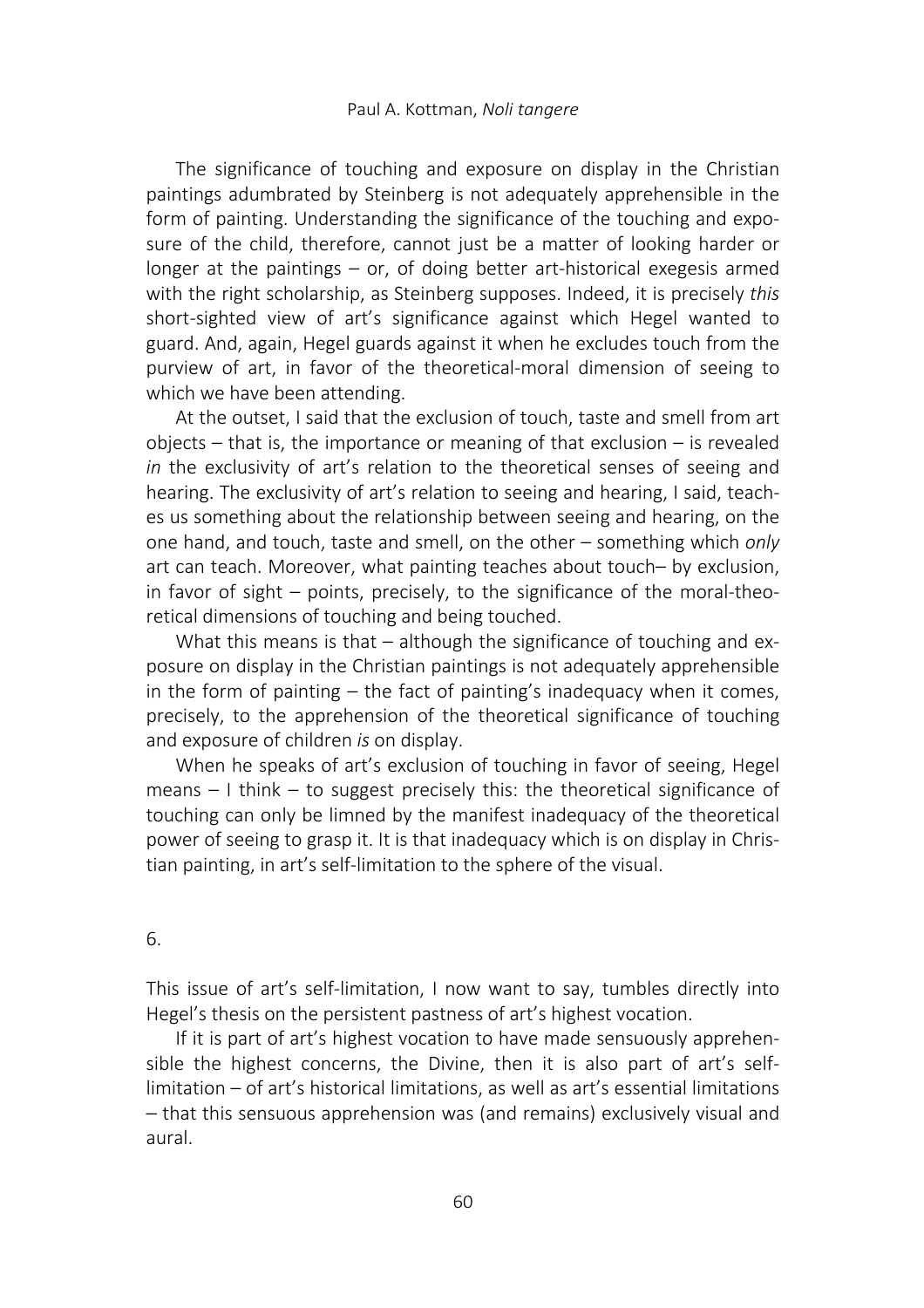It is commonly assumed in the secondary literature that, by speaking of the pastness of art's highest vocation – in contrast to Religion and Philosophy, the other two dimensions of Absolute Geist – Hegel meant to indicate the pastness of a "sensuous apprehension of the Absolute" and the supersession of such sensuous apprehension or "material embodiment" by the "picture-thinking" of religion, and ultimately by the conceptual work of Philosophy. Let Robert Pippin's recent articulation of this interpretation of Hegel stand as representative of it<sup>7</sup>. I hope that the discussion this far can serve to show that such an understanding of Hegel is not only limited, but so limited as to amount to a serious misdirection. By excluding taste, touch and smell from the purview of art, Hegel indicates that at least three sensuous modes of apprehension – three sensuous modes of "material embodiment" – cannot, and have not, become "past" along with Art's highest vocation.

My hope is that the preceding discussion has prepared us to consider the following: Only when art's highest vocation is apprehended as a thing of the past can a chief significance of art's exclusively visual and aural character come into view: namely, the inadequacy of art and the visual sphere when it comes to grasping the moral-theoretical significance of touching and exposure, with respect to our highest concerns. Indeed – if my reflections so far are valid enough – then we can conclude that art's self-limitation might help us to apprehend the limitations of visual representations when it comes to apprehending the moral and theoretical stakes of our ways of touching and being touched.

One way to start to pursue some implications of this conclusion would be to say that it is to Hegel's credit that he did not see in Christian paintings what Steinberg saw – namely, depictions of the "meaning" of the touching of the Child. Hegel's view, as I understand it, is something like the contrary: Christian painting – as painting – shows in its formal achievement as well as its content the significance of just looking without touching. And painting binds the significance of this exclusivity to our highest concerns (the very meaning of how looking at one another implies our recognition and treatment of one another) at a level at which the intelligibility of our independ-

 $<sup>7</sup>$  This is, for instance, the way in which Robert Pippin frames his objections to Hegel's</sup> "pastness of art" thesis. Pippin's contests Hegel's belief that "Geist (self-reconciling spirit) does not require a material embodiment to be fully realized Geist […] [because it] is not motivated by anything essential to Hegel's account and represents a misstep, not an inference consistent with Hegel's overall project" (Pippin 2013: 22-23).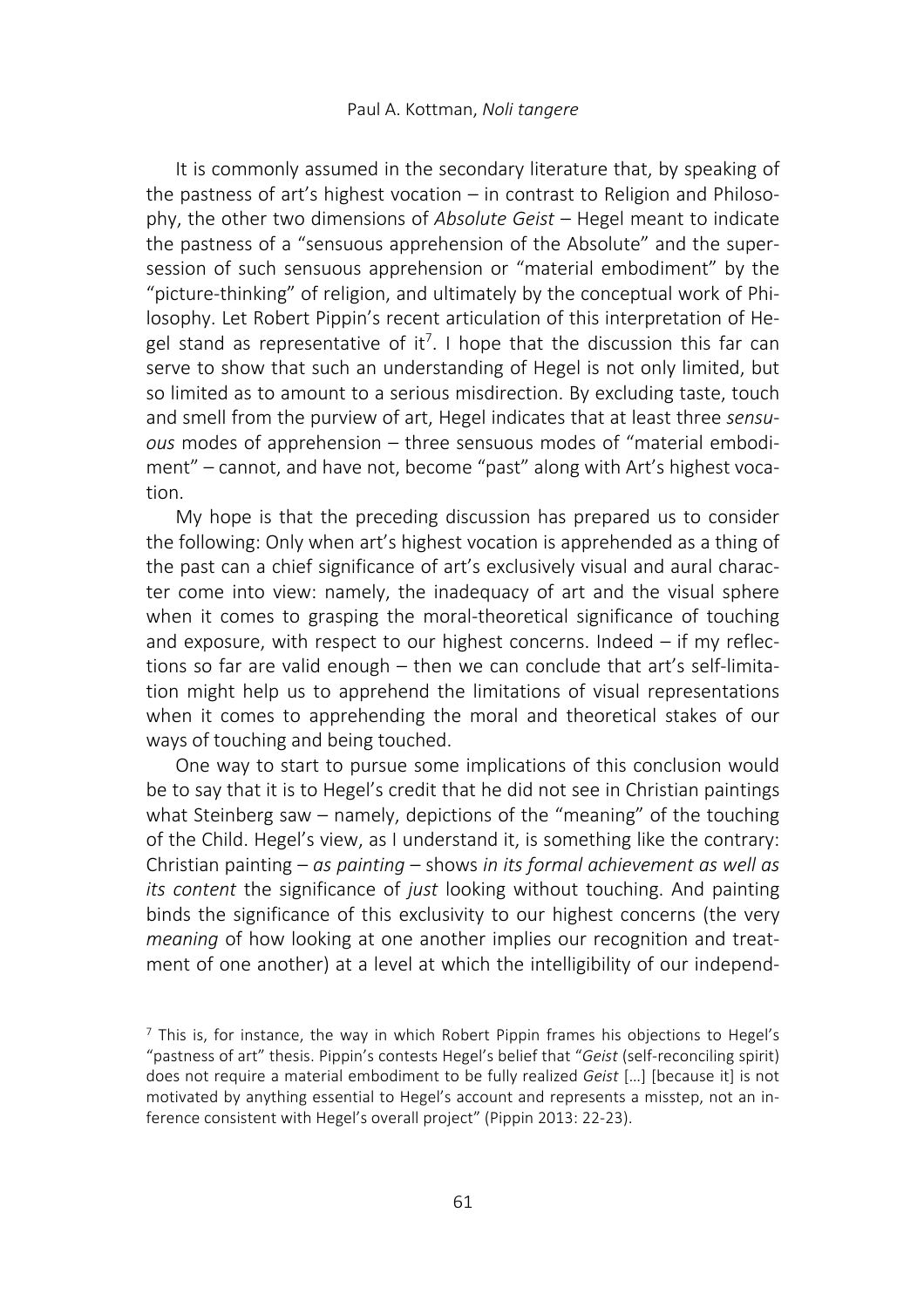ence and self-relatedness is at stake in both how we see and touch one another.

And yet I would have wanted more from Hegel.

For, I think it also follows from this discussion  $-$  or, so I am trying to argue – that art not only excludes touch from its purview, and thus does not teach us the moral-theoretical significance of touching and being touched: It follows further from art's self-limitation that artworks *cannot* adequately apprehend the moral-theoretical significance of touch. And that itself is also crucial to what art teaches us about the moral-theoretical dimension of devotional looking, about art's highest vocation, about looking without touching. Art teaches us that art cannot  $-$  that seeing without touching cannot  $$ teach us how and with what implications the highest concerns are morallytheoretically apprehensible in how we touch each other.

This self-limitation of art is also essential to art's historical development, to its historical character, its pastness.

# 7.

This can be stated the other way around, via currently pressing questions about we can call the pornographication of our visual culture. If artworks – qua visual – were somehow able to teach us how and with what implications our highest concerns are morally-theoretically apprehended in how we touch each other, then we should be able to say something about would that lesson look like.

Might it look like the paintings to which Steinberg draws out attention? As Steinberg never tires of reminding us, lots and lots of such paintings were produced in the Christian Europe. Thousands of them.

Then again, are there millions of such images? Who makes them? And for whom? And with what implications? In September 2019, the New York Times reported that forty-five million images on children being sexually abused circulated online in the past year alone, more than double the previous year<sup>8</sup>.

These facts and questions seem to me to open many paths for further reflection. Let me conclude by outlining two:

<sup>8</sup> https://www.nytimes.com/interactive/2019/09/28/us/child-sex-abuse.html?mtrref= www.google.com&gwh=D00A7CA6FB7CEE7E148C799D33CE86EC&gwt=pay&assetType= **REGIWALL**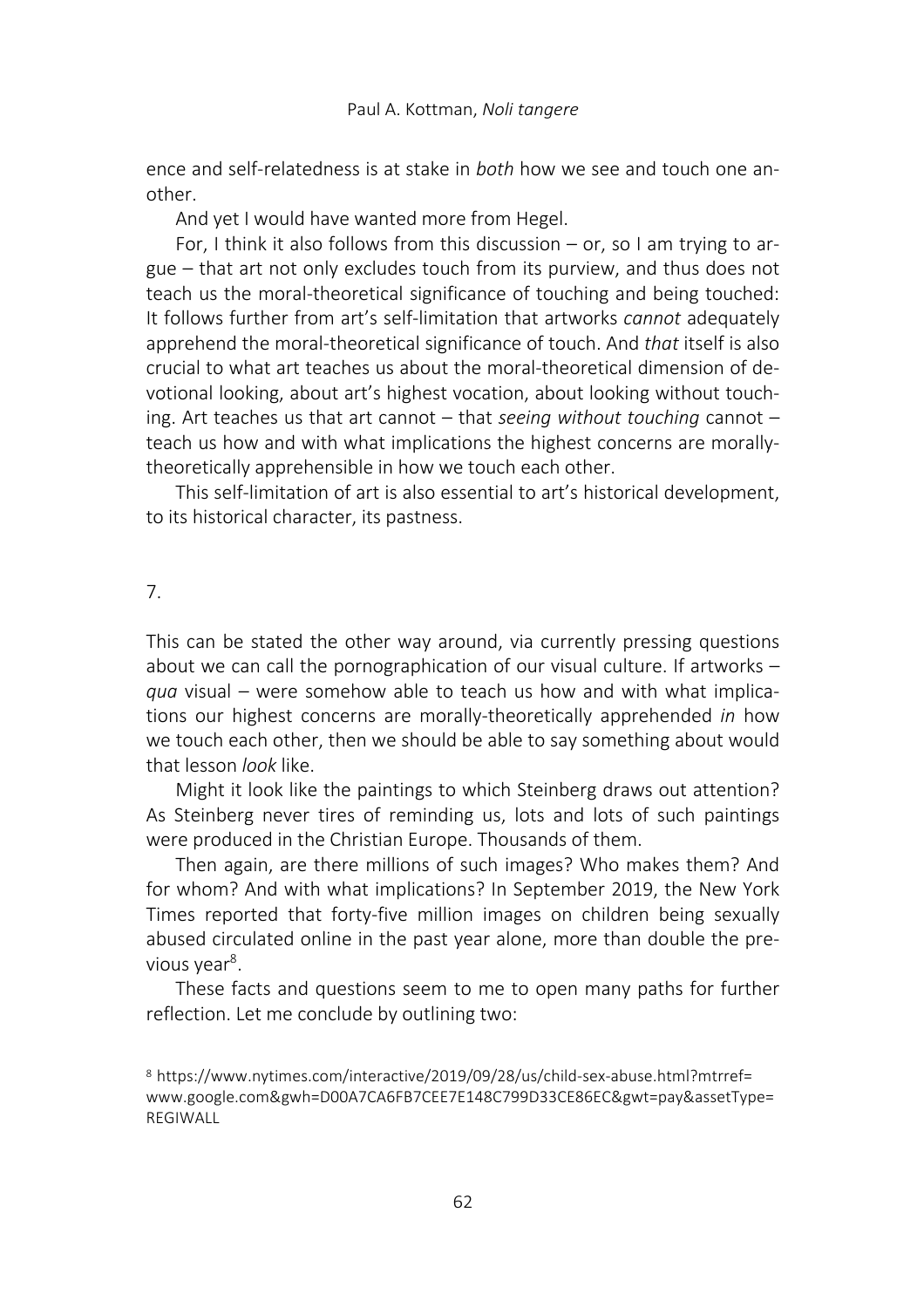A) A burgeoning proliferation and circulation of visual depiction of the touching or treatment of children would evince continuing possibilities for art's highest vocation only if one thinks that the production or beholding of such images can somehow be a sensuous mode of apprehending of the Divine. I have provided reasons, with Hegel's help, for believing that this cannot be the case.

How firm are these reasons? Do we, for instance, have a convincing account of the implications of the production and circulation of such images for our "highest" self-understanding (in Hegel's sense)?

I argued above that, when Hegel speaks of art's exclusion of touching in favor of seeing, Hegel meant to suggest that the theoretical significance of touching can only be limned by the manifest inadequacy of the theoretical power of seeing to grasp it. It is that inadequacy which is on display in the highest achievements of Christian painting, in art's self-limitation to the sphere of the visual, at least in Hegel's view. Can we then say that Hegel offers a kind of negative account of the sorts of images of touching (in the same tradition of Christian painting) whose proliferation Steinberg discusses? For instance: does Hegel's emphasis on the depiction of Mary's gaze, in a painterly form that solicits our gaze, allow us to comprehend a significant difference between the achievements of Da Vinci (fig. 3) against, say, the Bellini (fig. 4) – and in ways which would require us to debate the significance of the van Hermessen (fig. 5).

What could assure us that these paintings do not visually depict something like the opposite of maternal love  $-$  a depiction of abuse, in other words? Do visual forms of expression develop resources, from within, for distinguishing between the depiction of love and the depiction of abuse? What do these paintings, finally, make intelligible about the psychological experiences or Innigkeit of mother and child? Can Hegel help us differentiate between the (allegedly) highest achievements of human art in showing us the Divine, and the ongoing proliferation of potentially profane or pornographic display, whether in the history of Christian painting or in contemporary visual forms?

It is far from clear that the answer to this could be "yes".

B) Such questions bear not only on our understanding of Hegel or of art history; they bear upon our contemporary self-understanding in general.

For instance, it strikes me that those who would defend the idea that art's highest vocation is not past – that it continues in film, say, or in contemporary forms of visual expression – would need to account for cinematic or visual depictions of treatment of children, especially. That is, it seems to me that Hegelian-inspired defenders of an ongoing "high vocational" need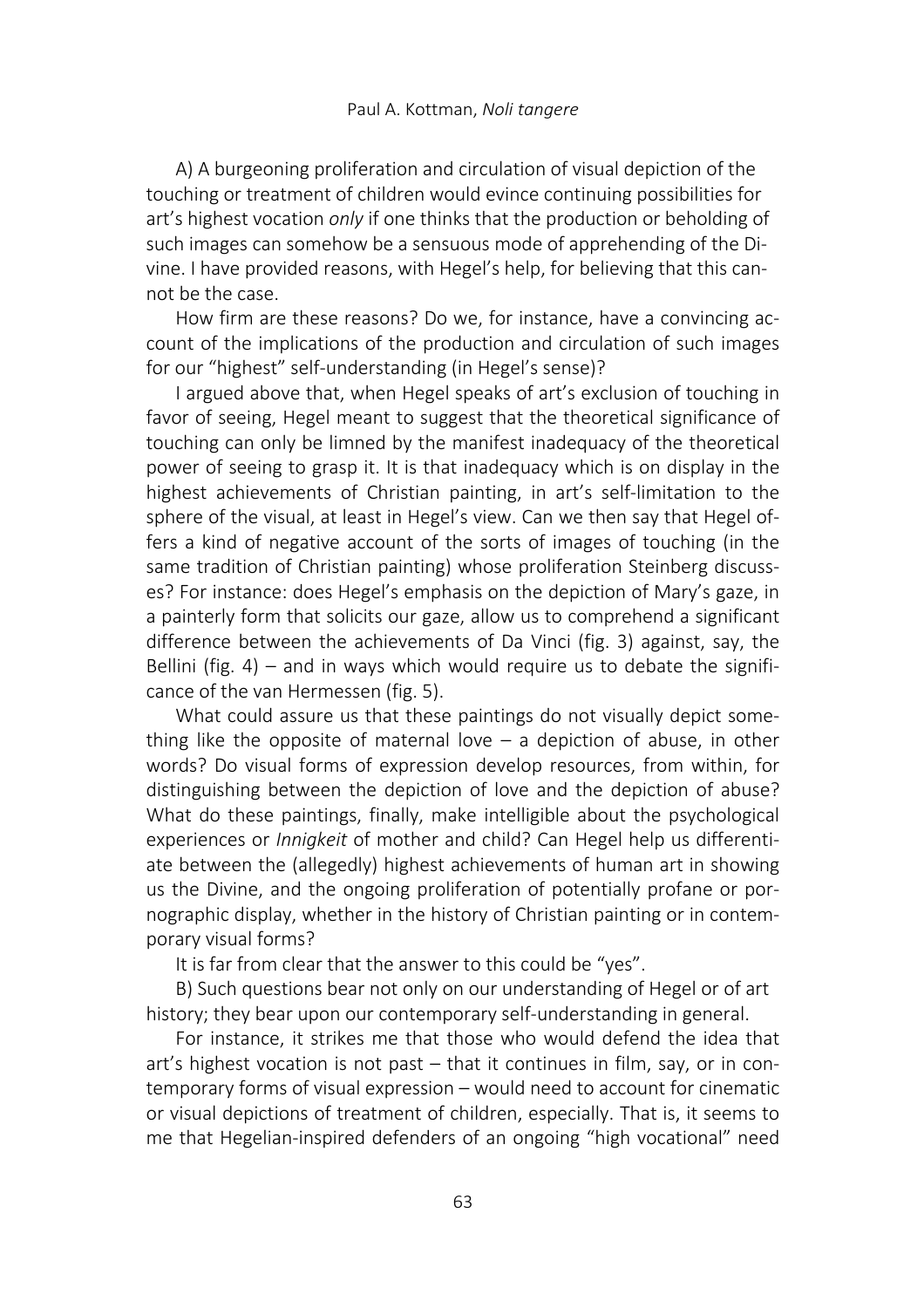for the visual arts in the contemporary world would have to provide an account of how contemporary forms of visual expression – films, drawings, photographs – that depict the physical treatment of children by adults, (to say nothing for the moment of the treatment of adults by adults, or of animals) make intelligible (or fail to make intelligible) some "content" about that treatment that would require or legitimate or demand such visualaesthetic works.

For the moment, let us set aside what most people would reasonably regard as obviously profane, criminal and morally unacceptable images – the sorts of images referred to in the NY Times exposé<sup>9</sup>. Consider, instead, a film like Kid with a Bike (Le gamin au vélo, 2011) by the Dardenne Brothers, whose films are admired by academic philosophers of many stripes. We can, I think, safely assume that this film was made with the noblest of moral and aesthetic intentions. Indeed, the filmmakers tell us that they were inspired by the "real-life" story of an 11-year old boy in Japan, who fell into a life a crime after having been traumatically abandoned by his father – and that they wanted to imagine how such a child, having suffered such a trauma, might nevertheless come to lead a life of greater flourishing<sup>10</sup>.

Nevertheless, the Dardenne Brothers' film – which is visually innovative, carefully scripted and filmed – depicts the suffering of the young protagonist at the hands of adults, including a scene in which his father definitively sends him away and in which the boy responds to this trauma by physically abusing himself. Many, including Hegelian-inspired critics, have defended the significance of this film; Pippin, for instance, argues for the value of the Dardenne Brothers work by suggesting that its formal-visual innovations make intelligible some "psychological" features of the world that would not be available without such modernist experiments<sup>11</sup>. (Pippin's argument is

<sup>9</sup> Such a setting-aside begs all kinds of questions, of course. One is put in mind of the US Supreme Court Justice Potter Stewart's famous phrase, "I know it when I see it" – used in 1964 to describe his threshold test for obscenity in Jacobellis v. Ohio. In explaining why the material at issue in the case was not obscene and could not be censored, Stewart wrote: "I shall not today attempt further to define the kinds of material I understand to be embraced within that shorthand description ['hard-core pornography'], and perhaps I could never succeed in intelligibly doing so. But  $I$  know it when  $I$  see it, and the motion picture involved in this case is not that".

<sup>10</sup> The relevant portion of the interview to which I am referring is available here: https:// www.youtube.com/watch?v=gcj46qz\_Hgc

<sup>11</sup> Here is Robert Pippin: "[The Dardenne Brothers'] style, like many radical innovations in modernist art, is historically indexed, not a mere aesthetic experiment. The assumption is that something about the world as we now understand it would be falsely or not credibly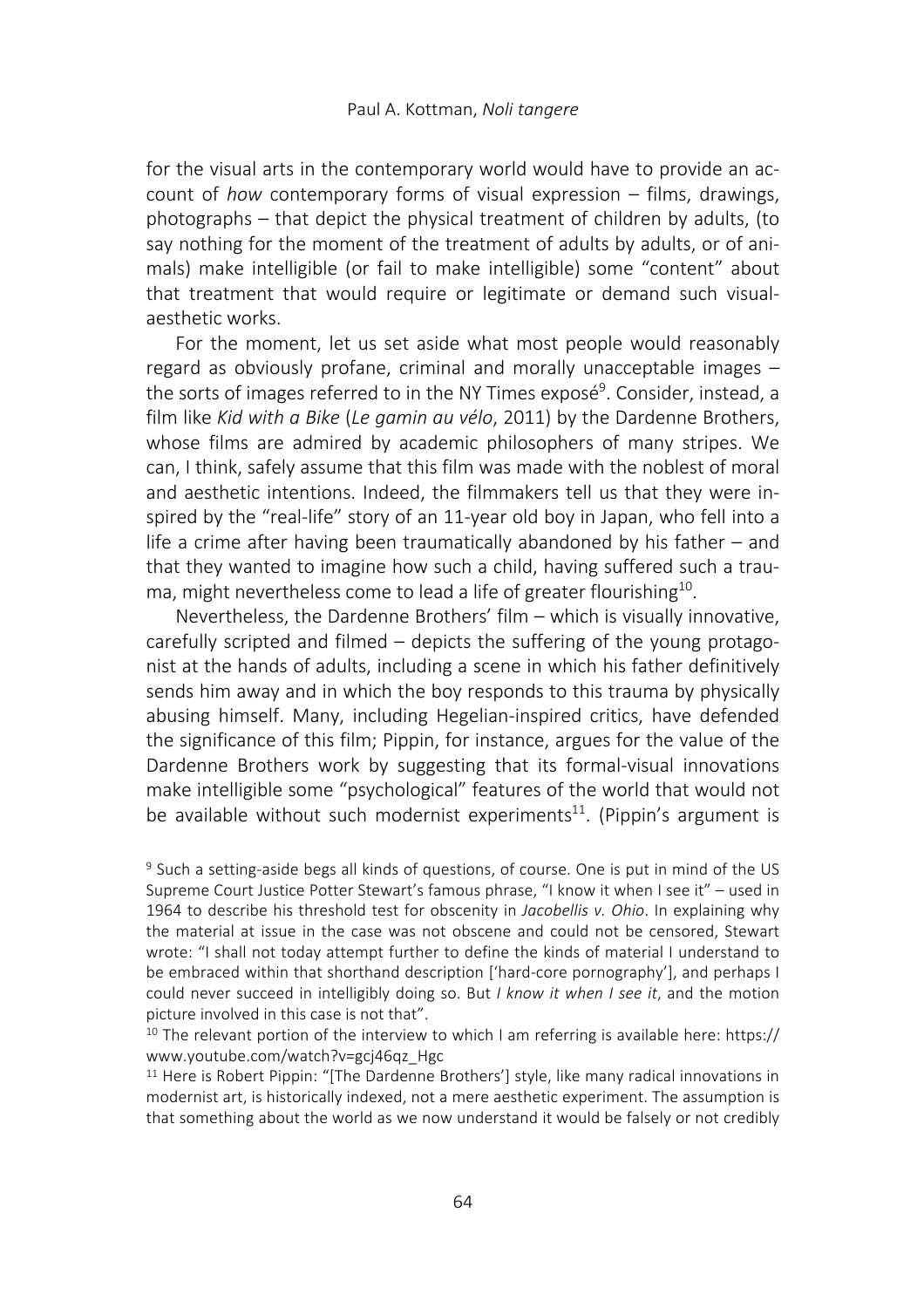akin, of course, to Hegel's view that painting manifests the "inner life" of individuals, as discussed above.)

Without contesting the descriptive veracity of Pippin's thesis directly – that is, granting that the "psychology degree zero" of a traumatized boy is somehow "credibly represented" by the Dardenne Brothers in such a stylistic visual form – we might still wonder about Pippin's normative claim: Why, after all, does this content  $-$  the psychological experience of a suffering child – "demand" that visually depicted form? Do we really need to watch what the Dardenne Brothers show us, in their stylized film, in order to apprehend the "psychology" on display in the boy's reaction to being abandoned by his father? Is that visual form really what that content (psychology degree zero) "demands", in order to be made intelligible?

It seems to me highly questionable, for instance, to conclude that  $-$  in coming across a child crying, or abusing himself, in the wake of having been abandoned by his father – one should take out one's camera and start filming, in order to understand better what the child is going through. Or, that one needs to subsequently hire a young actor to mimetically "recreate" the scene visually and audibly, and then film or record that, in order help eventual viewers to better understand the boy's psychological state<sup>12</sup>. Is recourse to the visual or aural medium of film really what this "content" (the psychology degree zero at issue) "demands" (as Pippin puts it) in order to be made affectively intelligible at all?

Moreover: How might we adjudicate whether a film's visual form, or the practice of filming and watching films as such, successfully or adequately

represented if pictured in traditional realist narrative form. Some aspects of such a lived world, especially what are traditionally thought of as psychological aspects, *demand* such stylistic innovations" (Pippin 2015: 765, emphasis in original. This essay is reprinted in Pippin 2019).

 $12$  There might be a moral imperative to record testimony to injury – by picking up a camera, or taking pen to paper, other some other means. The Sonderkommando photographs from Auschwitz come to mind. And the neo-realist films of Roberto Rossellini, for instance, might be regarded as retaining or distilling the affective force of such an imperative. While the Dardenne Brothers owe a clear debt to neo-realism and to documentary film, and while they "situate" their films in a specific time and place, Kid with a Bike is nevertheless a narrative, scripted film, not a testimonial record of a particular historical trauma. That is, the Dardenne Brothers' depiction of general social conditions of harm or injustice – often lauded by their philosophical admirers – is presented with a clinical or technical precision that bespeaks cinematic self-awareness, to my eyes, rather than the raw urgency of a moral imperative to testify to what is unfolding before their eyes for future generations.